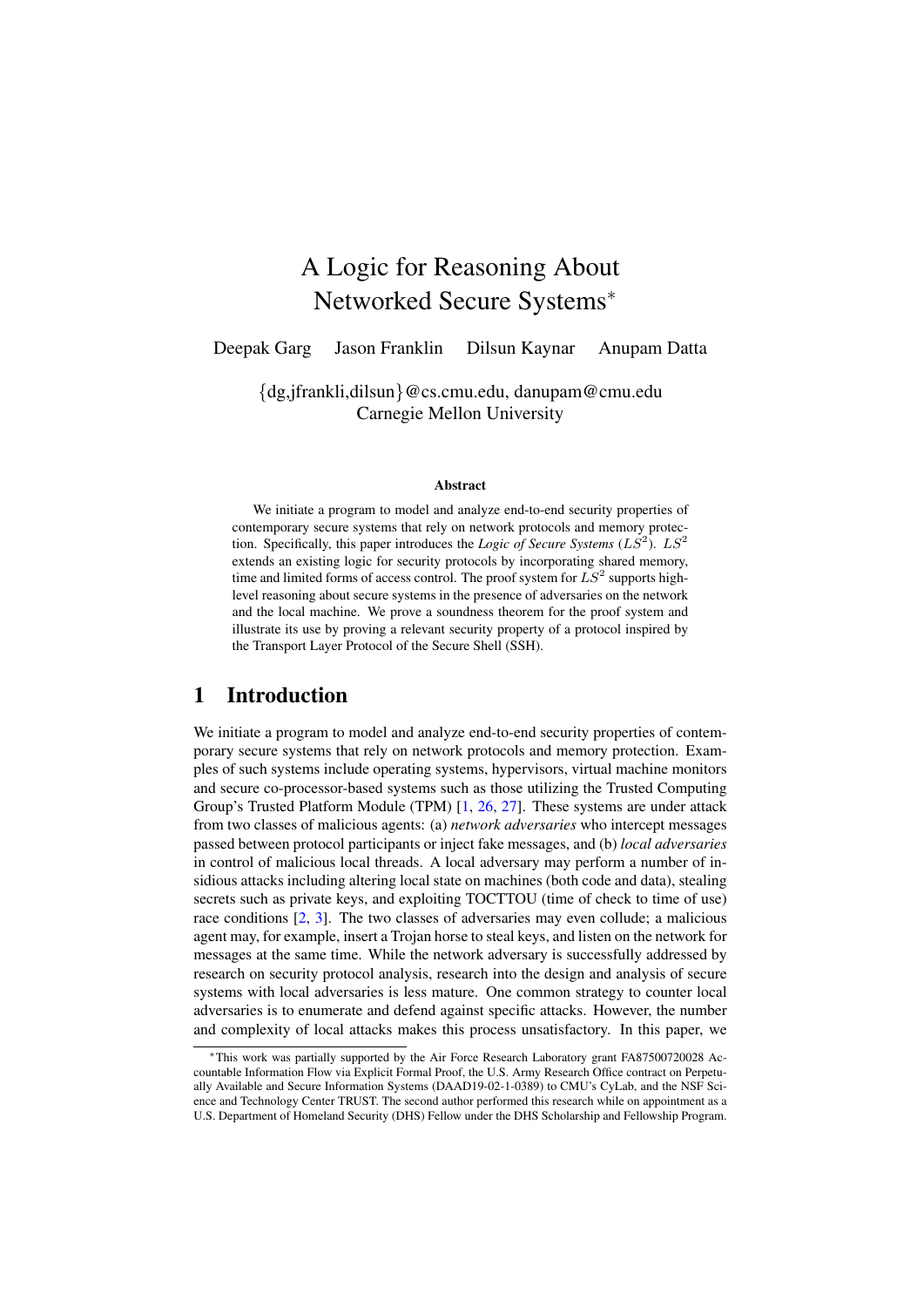develop a unified security analysis method that takes into account the capabilities of both classes of adversaries.

Specifically, this paper introduces the *Logic of Secure Systems*  $(LS<sup>2</sup>)$ . The logic is built around a programming language for specifying the behavior of systems. It draws its lineage from a logic for network protocol analysis, *Protocol Composition Logic* (PCL) [\[6,](#page-15-3) [7,](#page-15-4) [10,](#page-15-5) [22\]](#page-16-2). We focus on the syntax, semantics, and general theory of  $LS^2$  in this paper, leaving substantial applications to other papers.

Programming Language. The programming language is designed to be *expressive* enough to model practical secure systems while still maintaining a sufficiently high level of abstraction to enable *simple reasoning*. It includes constructs to model cryptographic primitives, network communication and other common system motifs such as shared memory. The language mixes primitives from process calculi and both functional and imperative languages. It borrows from PCL standard process calculus style communication primitives as well as functional primitives for standard cryptographic operations. It extends PCL in three significant ways. First, the language includes a model of shared memory in the form of abstract locations and operations for reading and writing to these locations. This is essential for modeling many secure systems. The primitives for reading and writing locations are inspired by the treatment of memory cells in impure functional languages like Standard ML [\[17\]](#page-16-3). Second, we model *memory protection*, a fundamental building block for secure systems [\[23\]](#page-16-4). Protection is modeled at a high-level of abstraction – there are primitives to allow threads to acquire exclusive-write locks on memory locations that preclude other threads from writing to them, but we abstract over the actual implementation of these locks. Third, we explicitly model physical machines and assume that each memory location and each thread is located on a unique machine. This is motivated by an intent to reason about systems in the presence of machine failures and unexpected machine resets. The operational semantics of the programming language specifies how concurrent programs (representing the behavior of the system and the adversary) execute to produce traces.

**Logic.** The logic  $LS^2$  is used to express and reason about properties of traces obtained from programs.  $LS^2$  retains some basic features of PCL, such as predicates for reasoning about signatures and their verifications. However,  $LS^2$  departs from PCL in the basic style of reasoning: instead of associating pre-conditions and post-conditions with all actions in a process (as PCL does), we model time explicitly (as a dense total order), and associate monotonically increasing time points with events on a trace. The basic modality,  $[P]_I^{t_b,t_e}$  A, means that in any trace where thread I executes exactly the actions in P during the interval  $[t_b, t_e)$ , formula A holds. The presence of explicit time allows us to express invariants about memory; for instance, we may express in  $LS^2$  that the memory location l contains the same value v throughout the interval  $[t_1, t_2]$ . Explicit time is also used to reason about the relative order of events. Our formal treatment of explicit time is based on work by one of the authors and others  $[8]$ , and also draws ideas from hybrid logics [\[4,](#page-15-7) [21\]](#page-16-5). Whereas explicit use of time may appear to be low-level and cumbersome for practical use, the proof system for  $LS^2$ actually uses time in a very limited way that is quite close to temporal logics such as LTL [\[20\]](#page-16-6). Indeed, it seems plausible to rework the proof system in this paper using operators of LTL in place of explicit time. However, we refrain from doing so because we believe that a model of real time may be needed to analyze some systems of interest (e.g., [\[14,](#page-16-7) [24,](#page-16-8) [25\]](#page-16-9)).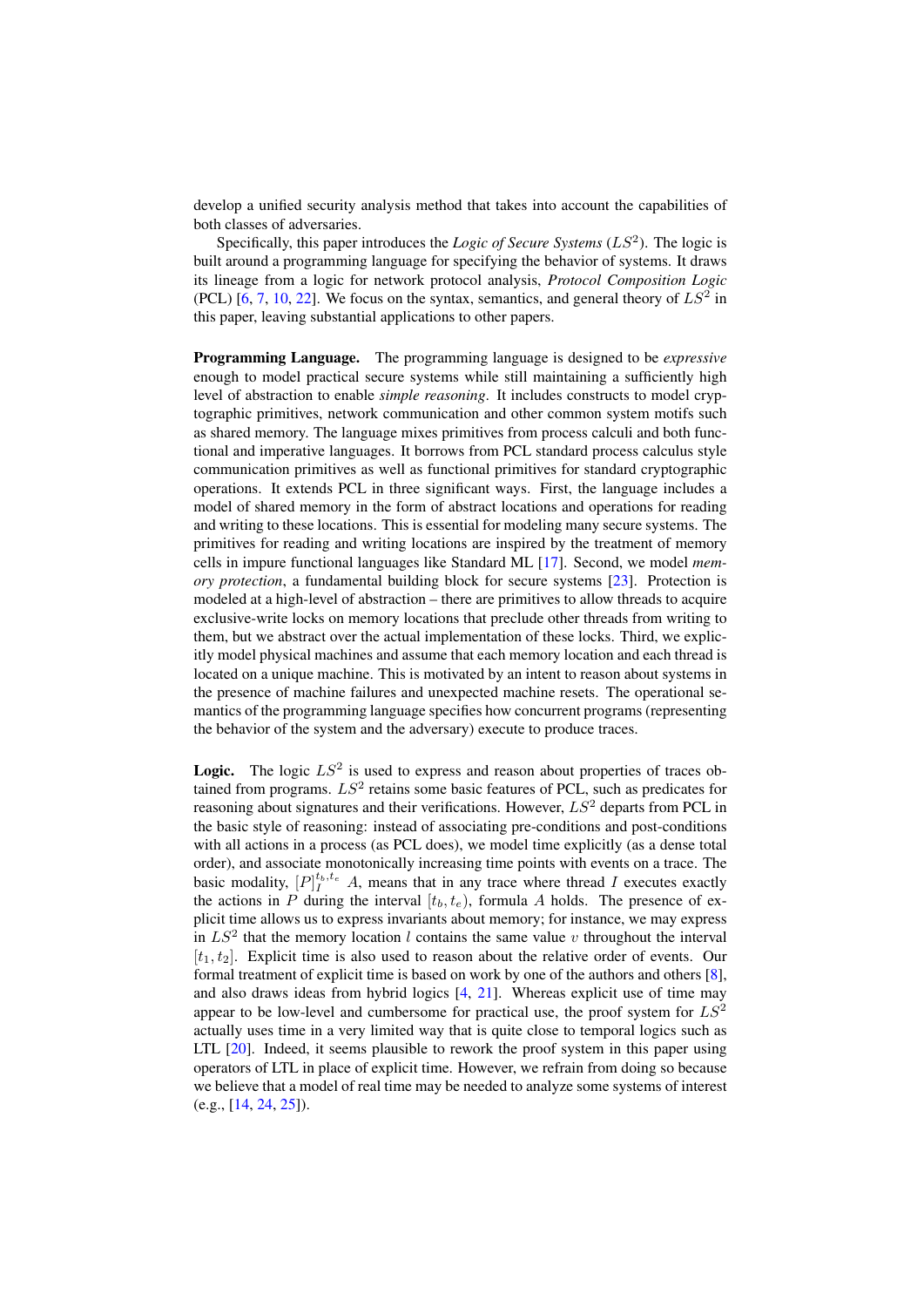Security properties of a program are established without explicitly reasoning about adversarial actions using  $LS^2$ 's proof system. A program independent *soundness theorem* guarantees that any property so established actually holds over all traces obtainable from the program, including those that contain any number of adversarial threads. This implicit treatment of adversaries considerably simplifies proofs. Designing a sound proof system that supports this local style of reasoning in spite of the global nature of memory changes turned out to be a significant challenge. Despite this difficulty, we believe that the final design of  $LS^2$  is robust, modular, and amenable to application specific extensions. In particular, the proof of the soundness theorem is largely independent of both the cryptographic primitives and the operations on memory that are allowed in the programming language.

Application. As an illustrative example, we analyze a protocol inspired by SSH [\[28\]](#page-16-10), a network protocol that allows data to be exchanged over a secure channel between a client and a server. SSH uses public-key cryptography to provide mutual authentication. Since SSH is often used with uncertified (or self-certified) public keys, a client typically stores a server's public key locally the first time it enters into an SSH session with that server; in subsequent sessions, it uses this to verify signed messages received from the server. We prove the end-to-end property of a secure channel, which relies on the network protocol being secure *assuming* the client's copy of the server's key is integrity protected, and, in addition, the client's copy of the server's key *actually* being integrity protected on her local machine.

**Extensions.** In ongoing work, we are using  $LS^2$  to verify protocols and applications based on hardware for trusted computing [\[26\]](#page-16-0). The axioms for reasoning about shared memory and time presented in this paper appear to be general enough for this application. We have successfully extended  $LS<sup>2</sup>$  to model trusted computing primitives such as Platform Configuration Registers [\[26\]](#page-16-0), as well as many cryptographic primitives like encryption and hashing without much difficulty. We have also modeled extremely strong adversaries who may reset running machines at arbitrary times. We are currently considering extensions of  $LS^2$  with primitives that allow branching to arbitrary code in memory whose contents may not be known in advance. This situation is relevant because attestation protocols for trusted computing are expressly designed to prove the integrity of the software stack even in the presence of adversaries who can modify code. This has turned out to be a technically challenging problem. We also plan to apply  $LS^2$  to analysis of virtual machines and hypervisors  $[1, 27]$  $[1, 27]$  $[1, 27]$ . For these applications, we expect a formalism that will restrict the interfaces available to different programs. For example, a process running inside a virtual machine may not be able to read and write memory except through special hooks that are provided by the virtual machine. In addition, we hope to identify design principles for secure systems, as well as a core set of basic building blocks from which complex systems can be constructed via secure composition. We also plan to develop tool support for mechanized reasoning. The broader research goal of this effort is to bring the same kind of rigor to the study of secure systems that current methods and tools do successfully for security protocols.

**Related Work.**  $LS^2$  shares a number of features with logics of programs  $[5, 7, 12,$  $[5, 7, 12,$  $[5, 7, 12,$  $[5, 7, 12,$  $[5, 7, 12,$ [13,](#page-15-10) [16,](#page-16-11) [19\]](#page-16-12). As mentioned earlier, one central difference from PCL is that  $LS^2$  considers shared memory systems in addition to network communication. Although concurrent separation logic [\[5\]](#page-15-8) also focuses on shared-memory programs with mutable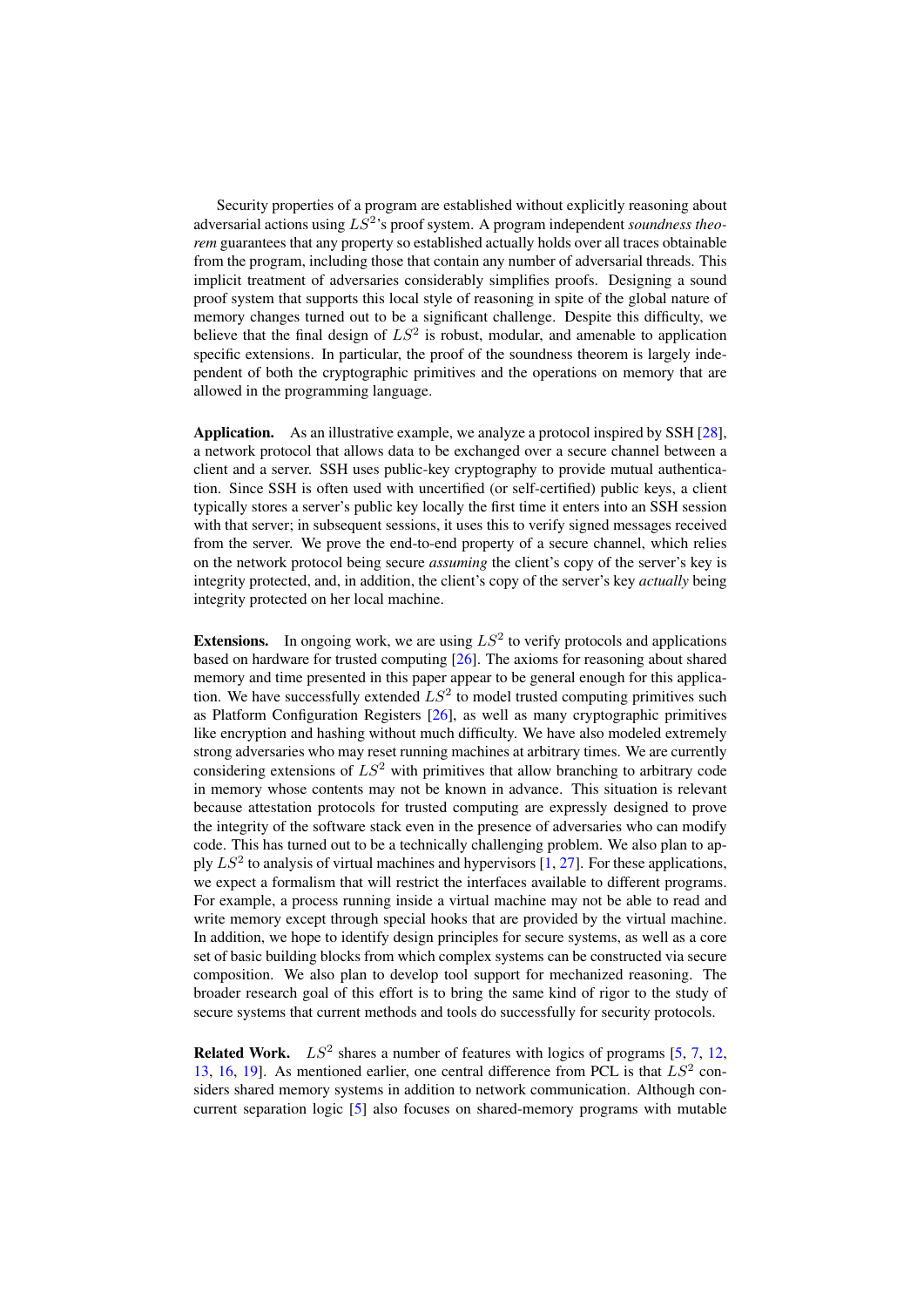state, a key difference is that it does not consider network communication. Furthermore, concurrent separation logic and other approaches for verifying concurrent systems [\[15,](#page-16-13) [16,](#page-16-11) [19\]](#page-16-12) typically do not consider an adversary model. An adversary could be encoded as a regular program in these approaches, but then proving invariants would involve an induction over the steps of the honest parties programs and the adversary. On the other hand, in  $LS^2$  (as in PCL), invariants are established only by induction over the steps of honest parties programs, thereby considerably simplifying the analysis.

The rest of the paper is organized as follows. Section [2](#page-3-0) informally describes our central modeling choices. Section [3](#page-4-0) describes a programming language in which secure systems are specified. Section [4](#page-7-0) describes the syntax of the logic  $LS^2$ , its semantics, proof system, and soundness theorem. It also illustrates use of the logic by applying it to the example protocol. Section [5](#page-14-0) concludes the paper. Proofs are available in the full version of the paper, which is available from the authors' homepages.

# <span id="page-3-0"></span>2 Overview of Modeling Choices

A secure system is specified as a set of programs that represent relevant parts of the system. For example, a typical two party client-server protocol will contain two programs, one to be executed by the client and the other by the server. We describe below at a high level two of our core modeling choices. The technical details of the programming language reflecting these choices are described in the next section.

Memory locations and protection. We assume a set of machines, and on each machine we assume an abstract set of locations of memory. These locations model both the RAM, and persistent store such as hard disks. Locations may be read and written using special actions in the programming language. We also model an abstract form of memory protection through locking. A running thread may obtain an exclusivewrite lock on any location of memory on the machine on which it is executing. An exclusive-write lock means that only the thread holding the lock may write the location; other threads may, however, read it. An unlocked location on a machine may be written by any thread on the machine, including possibly a malicious thread. Although we do not do so in this paper, it should be easy to add exclusive-read-write locks that preclude all other threads from reading and writing the locked location. Such locks may be necessary if we wish to reason about secrecy properties. The use of locks in our formalism differs significantly from their use in logics for reasoning about concurrent programs [\[5\]](#page-15-8), where locks are used to guarantee mutual exclusion in critical regions of code. The two notions are equally expressive, but locks on memory locations seem more suited to modeling secure systems.

Adversary Model. We formally model adversaries as extra threads executing concurrently with protocol participants. The *local adversary* threads may be located on any machine, and may execute any program. Such threads can, for example, use any of the following capabilities to attack the system: 1) reading any memory location and writing to any memory location that is not explicitly locked by other threads, 2) sending the contents of memory over the network, and 3) acquiring a lock on any unlocked location. Consequently, the adversary is powerful enough to exploit race conditions and launch TOCTTOU attacks. The *network adversary* is modeled in the standard way as in prior work [\[7\]](#page-15-4): the adversary can remove any message from the network and send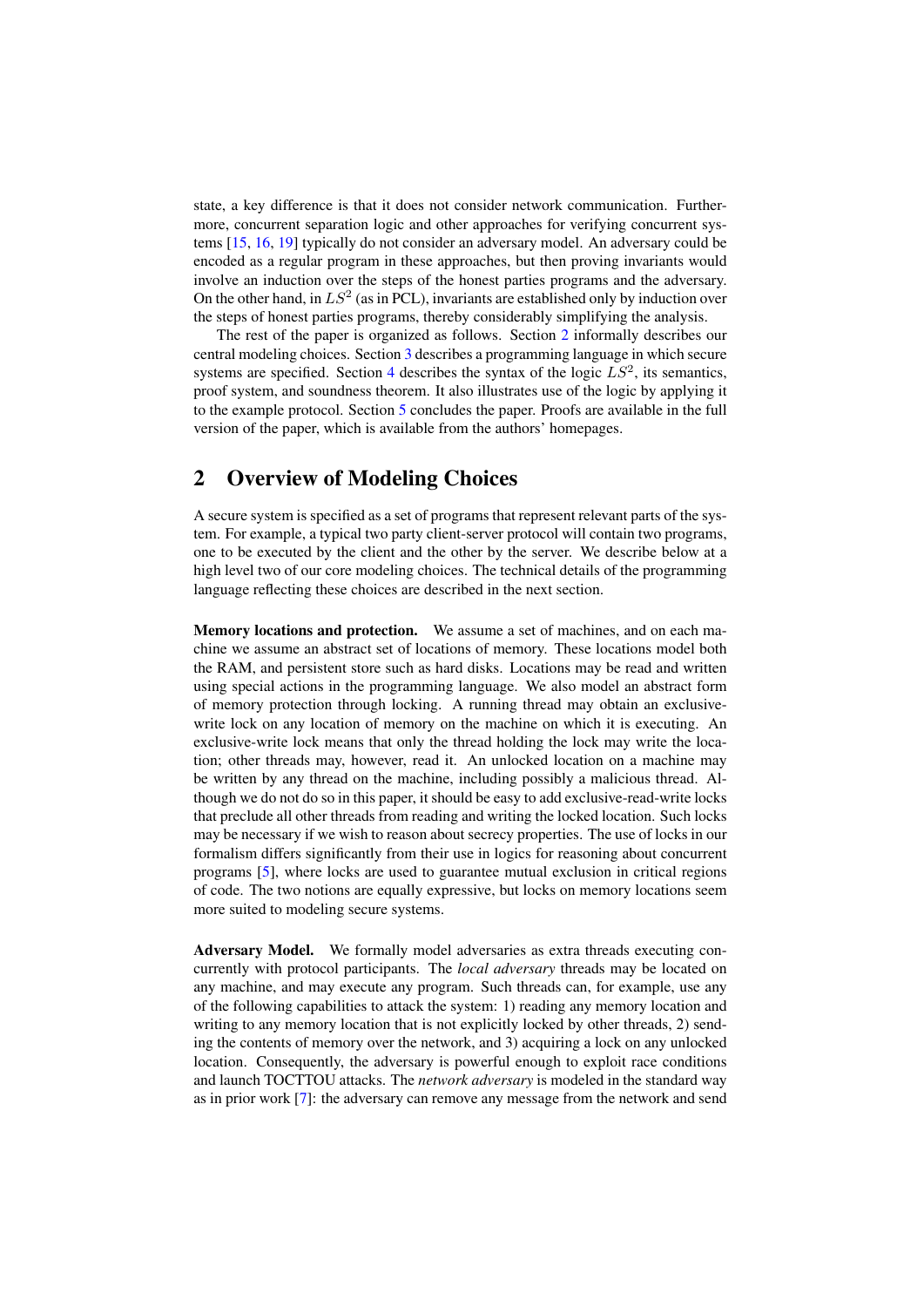| Expressions       | $\boldsymbol{e}$   | $\it{n}$<br>$\hat{X}, \hat{Y}$<br>$\cal K$<br>${\cal K}^{-1}$<br>$\boldsymbol{x}$<br>(e,e') | Number<br>Agent<br>Key<br>Inverse of key $K$<br>Variable<br>Pair |  |  |
|-------------------|--------------------|---------------------------------------------------------------------------------------------|------------------------------------------------------------------|--|--|
|                   |                    | $SIG_K\{e\}$                                                                                | Value $e$ signed by key $K$                                      |  |  |
| Machine           | $\boldsymbol{m}$   |                                                                                             |                                                                  |  |  |
| Location          | L                  |                                                                                             |                                                                  |  |  |
| Action            | $\boldsymbol{a}$   | real l                                                                                      | Read location l                                                  |  |  |
|                   |                    | write $l, e$                                                                                | Write $e$ to location $l$                                        |  |  |
|                   |                    | $\texttt{send} \, e$                                                                        | Send $e$ as a message                                            |  |  |
|                   |                    | receive                                                                                     | Receive a message                                                |  |  |
|                   |                    | sign $e, K^{-1}$                                                                            | Sign e with private key $K^{-1}$                                 |  |  |
|                   |                    | verify $e, K$                                                                               | Check that $e = SIG_{K^{-1}}\{e'\}$                              |  |  |
|                   |                    | $\mathtt{lock}\,l$                                                                          | Obtain write lock on location l                                  |  |  |
|                   |                    | unlock $l$                                                                                  | Release write lock on location l                                 |  |  |
|                   |                    | $proj_1 e$                                                                                  | Project the 1st component of a pair                              |  |  |
|                   |                    | $proj_2 e$                                                                                  | Project the 2nd component of a pair                              |  |  |
|                   |                    | match $e, e'$                                                                               | Check that $e = e'$                                              |  |  |
|                   |                    | new                                                                                         | Generate a new nonce                                             |  |  |
| Program           |                    | $P, Q$ ::= $x_1 := a_1; \dots; x_n := a_n$<br>$I$ ::= $\langle \hat{X}, \eta, m \rangle$    |                                                                  |  |  |
| Thread id         |                    |                                                                                             |                                                                  |  |  |
| Thread identifier | $\eta$             |                                                                                             |                                                                  |  |  |
| Thread            | $T, S$ ::= $[P]_I$ |                                                                                             |                                                                  |  |  |
| Store             |                    | $\sigma$ : Locations $\rightarrow$ Expressions                                              |                                                                  |  |  |
| Lock map          |                    | $\iota$ : Locations $\rightarrow$ (Thread ids) $\cup$ {-}                                   |                                                                  |  |  |
| Configuration     |                    | $C$ ::= $\iota, \sigma, T_1   \dots   T_n$                                                  |                                                                  |  |  |

<span id="page-4-1"></span>Figure 1: Syntax of the programming language

messages that it can create following the symbolic attacker model [\[9,](#page-15-11) [18\]](#page-16-14). The local and network adversaries can communicate with each other by sending messages.

# <span id="page-4-0"></span>3 A Programming Language for Specifying Systems

Our language for specifying systems descends from the corresponding language in PCL and extends the latter with constructs for reading, writing, and protecting memory. Its syntax is summarized in Figure [1.](#page-4-1) We assume an algebra of expressions (denoted e). Expressions may be numbers n, identities of agents  $\hat{X}$ , keys K, or variables x. We allow pairing of expressions, written  $(e, e')$ , and signatures using private keys:  $SIG_K\{e\}$  denotes the signature on e made using the key K. We assume that the expression e may be recovered from the signature if the verification key corresponding to  $K$  is known. Expressions are assumed to be typed (for e.g., a pair can be distinguished from a number), but we elide the details of the types. The algebra may be extended with constructs for other cryptographic operations like encryption and hashing if required.

Agents and keys. Agents, denoted  $\hat{X}, \hat{Y}$ , are principals associated with a system (e.g., users). Keys are denoted by the letter  $K$ . The inverse of key  $K$  is denoted by  $K^{-1}$ . As a convention, we use the notation  $K^{-1}$  for private keys and the notation K for public keys. If K is a private key, we write  $\hat{K}$  to denote the agent who owns it. If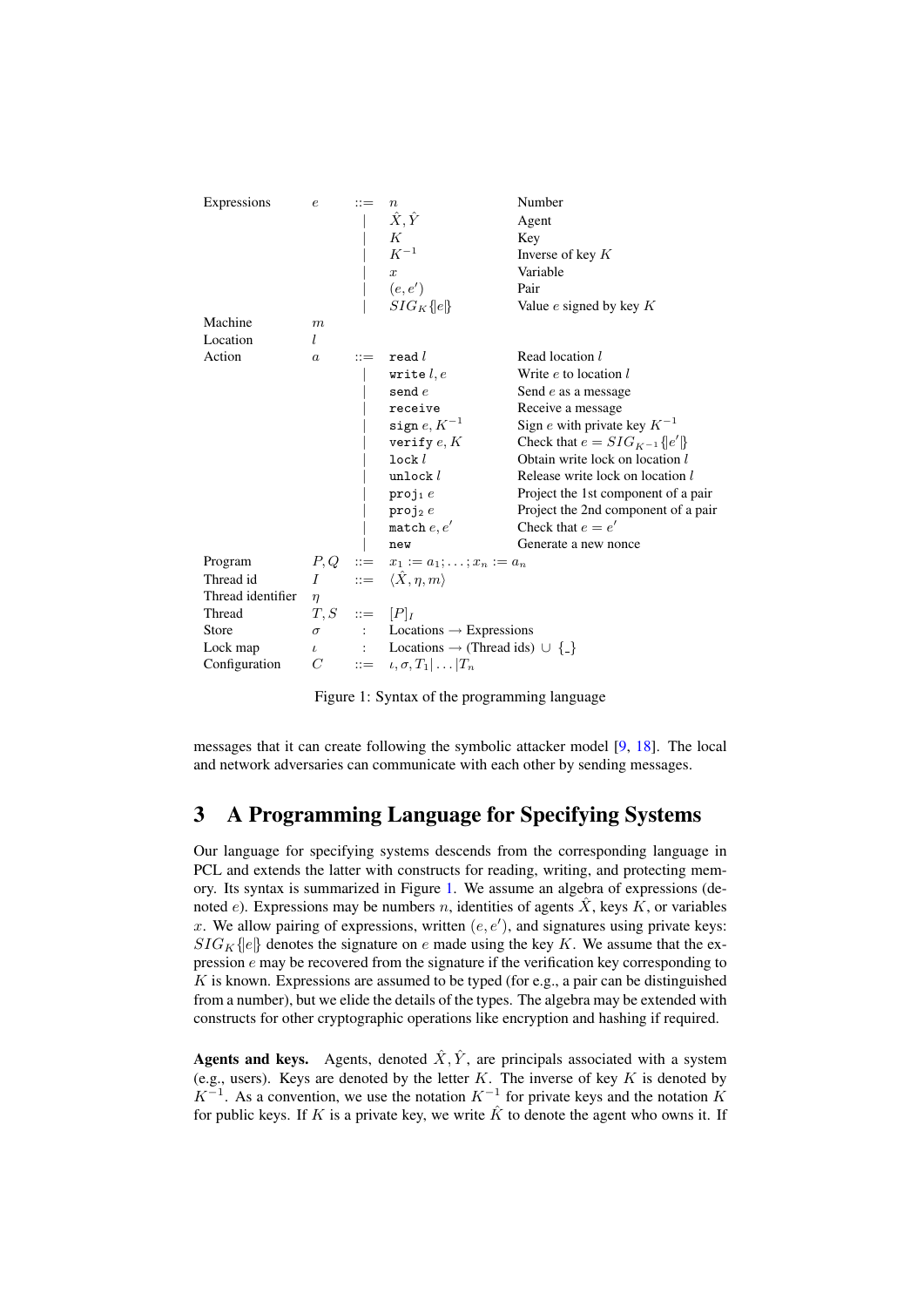K is a public key, we write  $\hat{K}$  to denote the agent who owns the corresponding private key. By definition,  $\hat{K} = K^{-1}$ .

**Machines and locations.** Machines (denoted  $m$ ) are the sites of program execution, and the sites that hold locations of memory. Locations,  $l$ , model both RAM and persistent store such as disks. The function  $machine(l)$  returns the machine on which location  $l$  exists. For clarity, we often prefix the name of a location with the name of the machine on which it exists, writing m.l instead of l if  $machine(l) = m$ .

Actions and programs. Actions, denoted  $a$ , perform specific functions such as reading or writing a location of memory, sending or receiving a message, creating or verifying a signature, obtaining or releasing a lock on a location of memory, projecting the components of a pair, checking that two expressions are equal, or generating a new nonce. Allowed actions with their intuitive meanings are listed in Figure [1.](#page-4-1) The actions send and receive are undirected; an expression sent by any program may be received by any other program.

Actions may not always succeed: a signature verification may fail, for instance. If an action fails, we assume that the thread executing the action blocks forever. A successfully executed action always returns an expression. For example, the action receive returns the expression obtained by synchronizing with another thread, and the action verify returns the message contained in the signature it verifies. The expressions returned by the actions write , send , lock , unlock , and match are unimportant. We assume that these actions always return the constant 0.

A program (denoted P, Q) is a sequence  $x_1 := a_1; \ldots; x_n := a_n$  of actions. The number n may be zero, in which case the program is empty. The variable  $x_i$  binds to the value returned by the action  $a_i$ . The scope of each variable extends to the end of the program. Variables may be  $\alpha$ -varied. In this sense, our treatment of variables is functional, not imperative. (Imperative stores are modeled by locations.) We often write  $P(e/x)$  to mean the program P with e substituted for x. This substitution is capture avoiding, as usual. We also write  $P$ ; Q to mean the program obtained by concatenating the actions in  $P$  and  $Q$ . The scope of variables bound in  $P$  extends over  $Q$ .

**Threads and Thread ids.** A thread  $T$  is a sequentially executing program. Formally, it is a pair containing a program and an identity I, written  $[P]_I$ . The identity (id) I is a three tuple  $\langle \hat{X}, \eta, m \rangle$ .  $\hat{X}$  is the agent who owns the thread,  $\eta$  is a unique identifier for the thread (akin to a process id), and  $m$  is the machine on which the thread executes. For  $I = \langle \hat{X}, \eta, m \rangle$ , we define  $\hat{I} = \hat{X}$  and  $machine(I) = m$ .

**Configurations.** A configuration  $C$  is the collection of all threads executing concurrently on all machines. Concurrent threads are separated by the symbol |, which is assumed to be commutative and associative. In addition to threads, a configuration also contains a *store*  $\sigma$ , which is a map from the set of all locations to the values that they contain, and a *lock map*  $\iota$  that maps each location to the id of the thread that has an exclusive-write lock on it. If no thread has a lock on location l, then  $\iota(l) =$ . We often write  $\sigma[l \mapsto e]$  to denote the map  $\sigma$  augmented with the mapping of l to e.  $\iota[l \mapsto I]$  is defined similarly. We assume implicitly that all threads in a configuration are closed, i.e., they do not contain any free variables.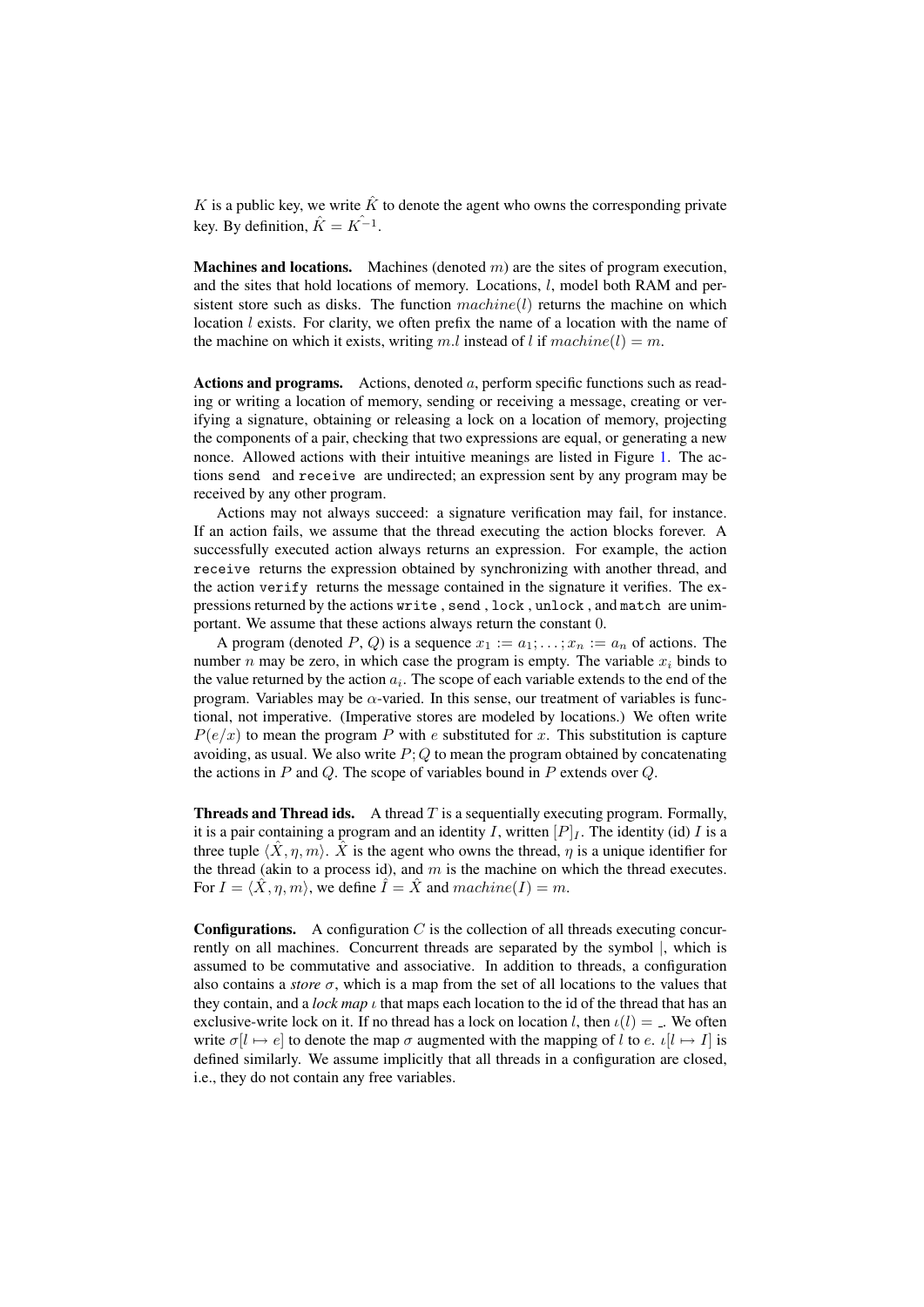(sign) [x := sign e, K<sup>−</sup><sup>1</sup> ; P]<sup>I</sup> −→ [P(SIGK−<sup>1</sup> {|e|}/x)]<sup>I</sup> (verify) [x := verify SIGK−<sup>1</sup> {|e|}, K; P]<sup>I</sup> −→ [P(e/x)]<sup>I</sup> (proj1) [x := proj<sup>1</sup> (e1, e2); P]<sup>I</sup> −→ [P(e1/x)]<sup>I</sup> (proj2) [x := proj<sup>2</sup> (e1, e2); P]<sup>I</sup> −→ [P(e2/x)]<sup>I</sup> (match) [x := match e, e; P]<sup>I</sup> −→ [P(0/x)]<sup>I</sup> (new) [x := new ; P]<sup>I</sup> −→ [P(n/x)]<sup>I</sup> (n fresh) (read<sup>∗</sup> ) σ, [x := read l; P]<sup>I</sup> −→ σ, [P(e/x)]<sup>I</sup> (σ(l) = e) (write<sup>∗</sup> ) ι, σ[l 7→ e 0 ], [x := write l, e; P]<sup>I</sup> −→ ι, σ[l 7→ e], [P(0/x)]<sup>I</sup> (ι(I) ∈ {I, }) (lock<sup>∗</sup> ) ι[l 7→ ], [x := lock l; P]<sup>I</sup> −→ ι[l 7→ I], [P(0/x)]<sup>I</sup> (unlock<sup>∗</sup> ) ι[l 7→ I], [x := unlock l; P]<sup>I</sup> −→ ι[l 7→ ], [P(0/x)]<sup>I</sup> (comm) [x := send e; P]<sup>I</sup> | [y := receive ; Q]<sup>I</sup> <sup>0</sup> −→ [P(0/x)]<sup>I</sup> | [Q(e/y)]<sup>I</sup> 0

\* Side Condition:  $machine(l) = machine(I)$ 

<span id="page-6-0"></span>Figure 2: Reduction Rules of the Process Calculus

## 3.1 Reduction Rules and Traces

The operational semantics of the programming language are defined by reduction rules on configurations, summarized in Figure [2.](#page-6-0) In each rule, we include only the relevant parts of configurations. Parts not shown in a rule remain unchanged in the reduction. Rules (sign)–(new) represent internal reductions of a thread. In the rule (new), the value  $n$  is a fresh symbolic constant that has never occurred in the history of the configuration. This rule is used for generating nonces. The rules (read) and (write) allow reading and writing locations. In each case, the location read or written must be on the same machine as the thread executing the action. In the case of writing, the location being written must either be locked by the thread executing the action, or be unlocked (enforced by the side condition  $\iota(l) \in \{I, \_\}$ ). Rules (lock) and (unlock) allow a thread to obtain and release an exclusive-write lock on a location. This change is noted in the lock map  $\iota$ . Rule (comm) allows communication between any two threads even if they are on different machines.

**Traces and Timed Traces.** A trace is a sequence of configurations  $C_0 \longrightarrow \ldots \longrightarrow$  $C_n$  such that  $C_{i+1}$  may be obtained from  $C_i$  by one of the reduction rules. Given a configuration  $C_0$ , there may be many possible traces starting from it because internal actions of different threads may be interleaved arbitrarily and also because communication is non-deterministic. A *timed trace* (denoted  $T$ ) is a trace in which a real number has been associated with each reduction. We write a timed trace as  $C_0 \stackrel{t_1}{\longrightarrow} C_1 \ldots \stackrel{t_n}{\longrightarrow} C_n$ . The real numbers  $t_1, \ldots, t_n$  represent points of time at which the reductions happened. We require that  $t_1 < \ldots < t_n$ , i.e., the time points be monotonically increasing. It is assumed that the effects of a reduction, such as changes to the store or the lock map, come into effect immediately *after* the time at which the reduction happens, but not at the time of reduction itself.

### <span id="page-6-1"></span>3.2 Example: An Extended Challenge Response Protocol

As an illustrative example, we consider an extension of a standard challenge response protocol for authenticating a server to a client with explicit steps for storing and fetching the server's public key in a file on the client side. An exclusive-write lock on the file guarantees the integrity of the stored key during the protocol. This idea of storing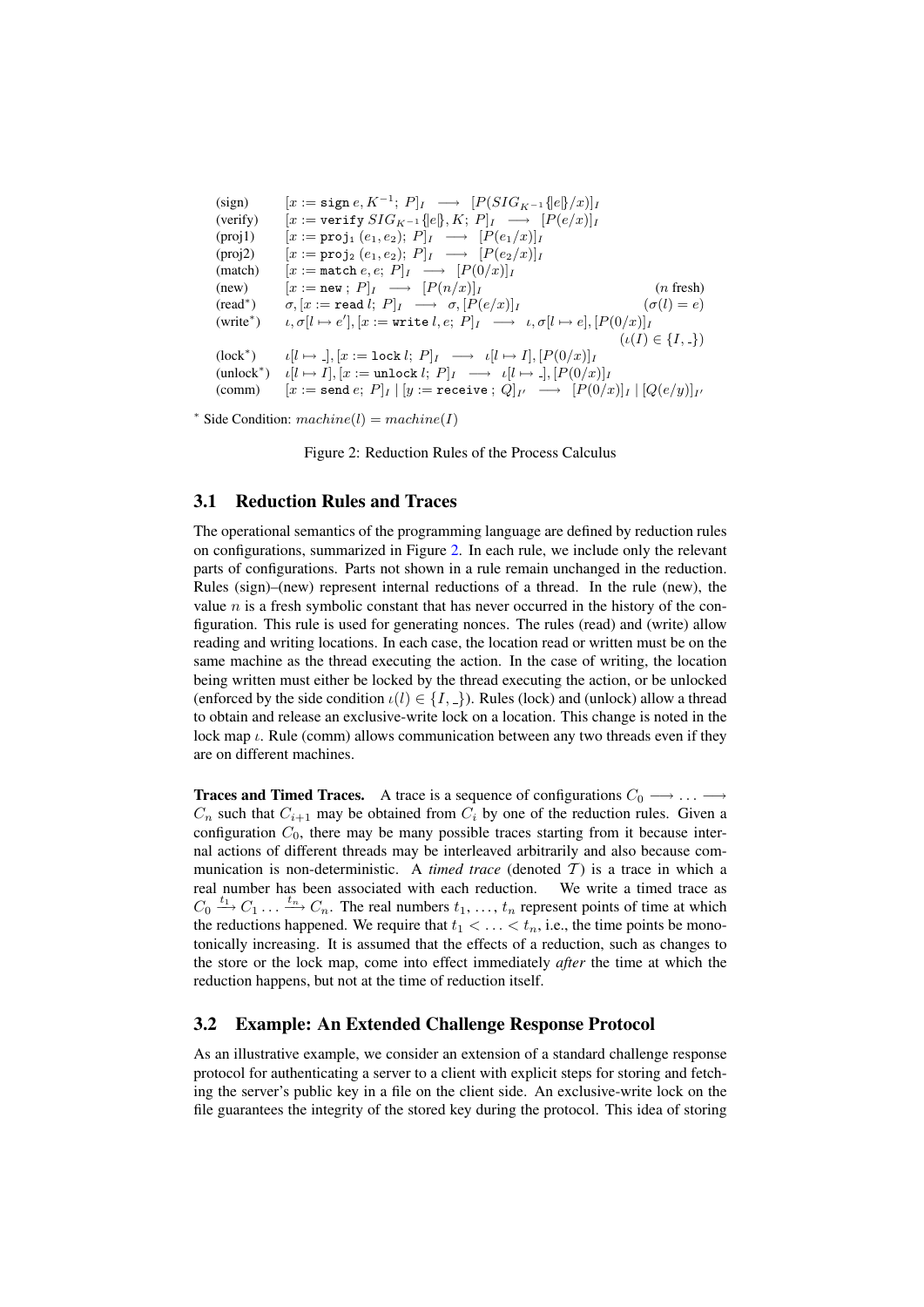```
Client(m, K_S, \hat{C}) \equivlock m.pk;
        write m.pk, K_S;
        ——
        n := new;send (\hat{C}, n);
        (s, r) := receive;
        match s, K_S;
        k := \texttt{read } m.pk;(n', c) := \text{verify } r, k;\mathtt{match}~n',n;match c, \hat{C};
        unlock m.pkServer(m', K_S^{-1}) \equivS(n,m) := \texttt{receive};r := \texttt{sign}\left(n, c\right), K_S^{-1};send (\hat{K_S^{-1}}, r)
```
<span id="page-7-1"></span>Figure 3: An Extended Challenge Response Protocol

the server's public key in a file is motivated by the SSH protocol [\[28\]](#page-16-10), where clients routinely store public keys of servers in a "known hosts" file. The programs of both the client and the server are listed in Figure [3.](#page-7-1) We assume that the client agent is  $\tilde{C}$ . and that the public key of the server is  $K_S$ . For actions such as lock, unlock, and write that do not produce a useful result, we omit the binding variable.  $(x, y) := a$ is an abbreviation for  $z := a$ ;  $x := \text{proj}_1 z$ ;  $y := \text{proj}_2 z$ . Both the client's and the server's programs contain several parameters, including the machines m and  $m'$  on which they execute.

The client's program contains two parts, separated by —– for readability. In the first part (above ——), the client obtains an exclusive write lock on the location  $m.pk$ , which models a file on the disk, and stores the server's public key  $K_S$  in it. This step may be executed well in advance of the remaining protocol. In the second part, the client generates a nonce  $n$  and sends it to the server, together with its own identity  $C$ . Then it receives a signed message  $r$  from the server together with the server's id  $s$ . It verifies that s matches  $\hat{K_S}$  and also that r contains the nonce n and its own id  $\hat{C}$ . In order to verify the signature in r, *the client reads the public key of server* from the location  $m.pk$ , where it had stored the key earlier. The lock on  $m.pk$  obtained in the first part ensures that the key was not changed in the meantime by another thread.

The server's program is straightforward. It receives the nonce  $n$  and the client's id  $c$ , produces a signature  $r$  on both with its private key, and sends the signature together with its own id to the client. In later sections we use the logic  $LS^2$  to show formally that this protocol is correct, in the sense that the client is guaranteed that it was communicating with the intended server. The lock on  $m.pk$  is central to this correctness.

# <span id="page-7-0"></span> $4\quad LS^2$ : Syntax, Semantics, and Proof System

Formulas of  $LS^2$  express properties of timed traces obtainable from programs.  $LS^2$ descends from PCL, and like its predecessor it is an extension of first-order logic. Besides some predicates for reasoning about memory locations and locks, the main difference between PCL and  $LS^2$  is the presence of explicit time in the latter. It is possible to say in  $LS^2$  that a formula A is true at exactly time t, written A  $\mathcal Q$  t. For example, the fact that location  $l$  contains the constant  $0$  at time  $t$  may be written Mem(l, 0) @ t. Explicit time is also used for ordering events during reasoning.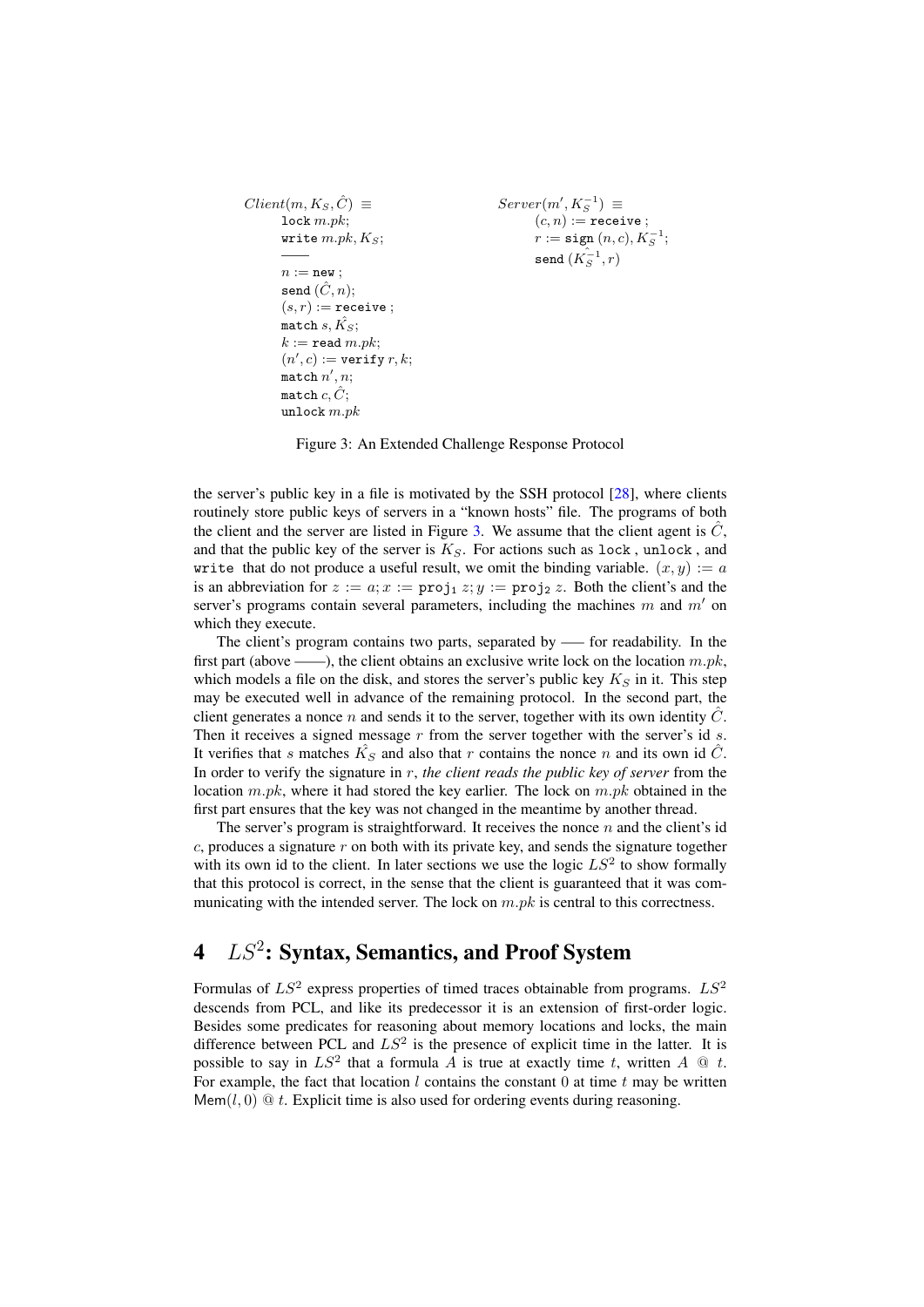| <b>Action Predicates</b>  | R | $\mathrel{\mathop:}=$ | $\mathsf{Read}(I, l, e)$                                                       | read $l$ getting value $e$ |  |
|---------------------------|---|-----------------------|--------------------------------------------------------------------------------|----------------------------|--|
|                           |   |                       | Write $(I, l, e)$                                                              | write $l, e$               |  |
|                           |   |                       | Send $(I, e)$                                                                  | $\texttt{send} \, e$       |  |
|                           |   |                       | Receive $(I, e)$                                                               | receive receiving $e$      |  |
|                           |   |                       | Sign(I, e, K)                                                                  | sign $e, K$                |  |
|                           |   |                       | Verify $(I, e, K)$                                                             | verify $SIG_{K-1}\{e\}, K$ |  |
|                           |   |                       | Lock(I, l)                                                                     | lock <i>l</i>              |  |
|                           |   |                       | Unlock $(I, l)$                                                                | unlock $l$                 |  |
|                           |   |                       | $\mathsf{Match}(I, e, e')$                                                     | match $e, e'$              |  |
|                           |   |                       | New(I, n)                                                                      | new generating nonce $n$   |  |
| <b>General Predicates</b> | М | $\mathrel{\mathop:}=$ | Mem(l, e)                                                                      | Location l contained e     |  |
|                           |   |                       | IsLocked(l, I)                                                                 | Thread I had a lock on l   |  |
|                           |   |                       | Contains $(e, e')$                                                             |                            |  |
|                           |   |                       | $e = e'   t > t'$                                                              |                            |  |
|                           |   |                       | Honest $(\hat{X})$                                                             |                            |  |
|                           |   |                       | Honest $(\hat{X}, \vec{P})$                                                    |                            |  |
| Formulas                  |   |                       | $A, B$ ::= $R  M  \top   \bot   A \wedge B   A \vee B  $                       |                            |  |
|                           |   |                       | $A \supset B \mid \neg A \mid \forall x.A \mid \exists x.A \mid A \subseteq t$ |                            |  |
| Defined Formula           |   |                       | A on $i = \forall t. ((t \in i) \supset (A \otimes t))$                        |                            |  |
| <b>Modal Formulas</b>     | J |                       | $ ::= [P]_I^{t_b, t_e} A [a]_{I, x}^{t_b, t_e} A$                              |                            |  |

<span id="page-8-0"></span>Figure 4: Syntax of  $LS^2$ 

#### 4.1 Syntax

The syntax of formulas is shown in Figure [4.](#page-8-0) We classify predicates into two categories. *Action predicates* express that certain actions happened on a timed trace. For example, the predicate  $New(I, n)$  holds on a trace T at time t if and only if a thread with id I executed action new at time t in  $T$ , and received the nonce n as a result of the action. The actions corresponding to each action predicate are listed in the figure. *General predicates* capture those properties of a trace that are not specific to actions. The predicate  $Mem(l, e)$  holds at time t on a trace, if location l contained e at time t on the trace. Similarly,  $\textsf{lsLocked}(l, I)$  holds on a trace at time t iff thread I had an exclusive-write lock on location l at time t.  $e = e'$  represents equality of expressions, while Contains(e, e') means that e contains  $e'$  as a sub-expression.

Time points, denoted t, are elements of any totally ordered, dense set<sup>[1](#page-8-1)</sup> with a maximum element  $\infty$  and a minimum element  $-\infty$ . For simplicity, we assume that this set is  $\mathbb{R} \cup \{-\infty, \infty\}$ , ordered with the usual total order ≥ on real numbers extended with  $-\infty$  and  $\infty$ . Other comparison operators for time points  $\leq,>,<,\neq$  may be defined using equality and  $\geq$  as usual. Density of time points is needed to prove soundness of one of the rules of the proof system (rule (Seq) in Figure [5\)](#page-12-0), but is not axiomatized in the proof system.

Honesty. In the analysis of systems it is often necessary to assume that some agents are not adversarial, and execute only the programs specified. For example, in the protocol of Section [3.2,](#page-6-1) if the server is adversarial, it may leak its private key and thus compromise the authentication guarantee provided by the protocol. To this end, we sometimes designate an agent  $\hat{X}$  as being *honest*, written as the predicate Honest( $\hat{X}$ ). Honest( $\hat{X}$ ) means that no thread of  $\hat{X}$  ever leaks  $\hat{X}$ 's private keys by sending them

<span id="page-8-1"></span><sup>&</sup>lt;sup>1</sup>By dense we mean that between any two non-identical time points there exists a third time point.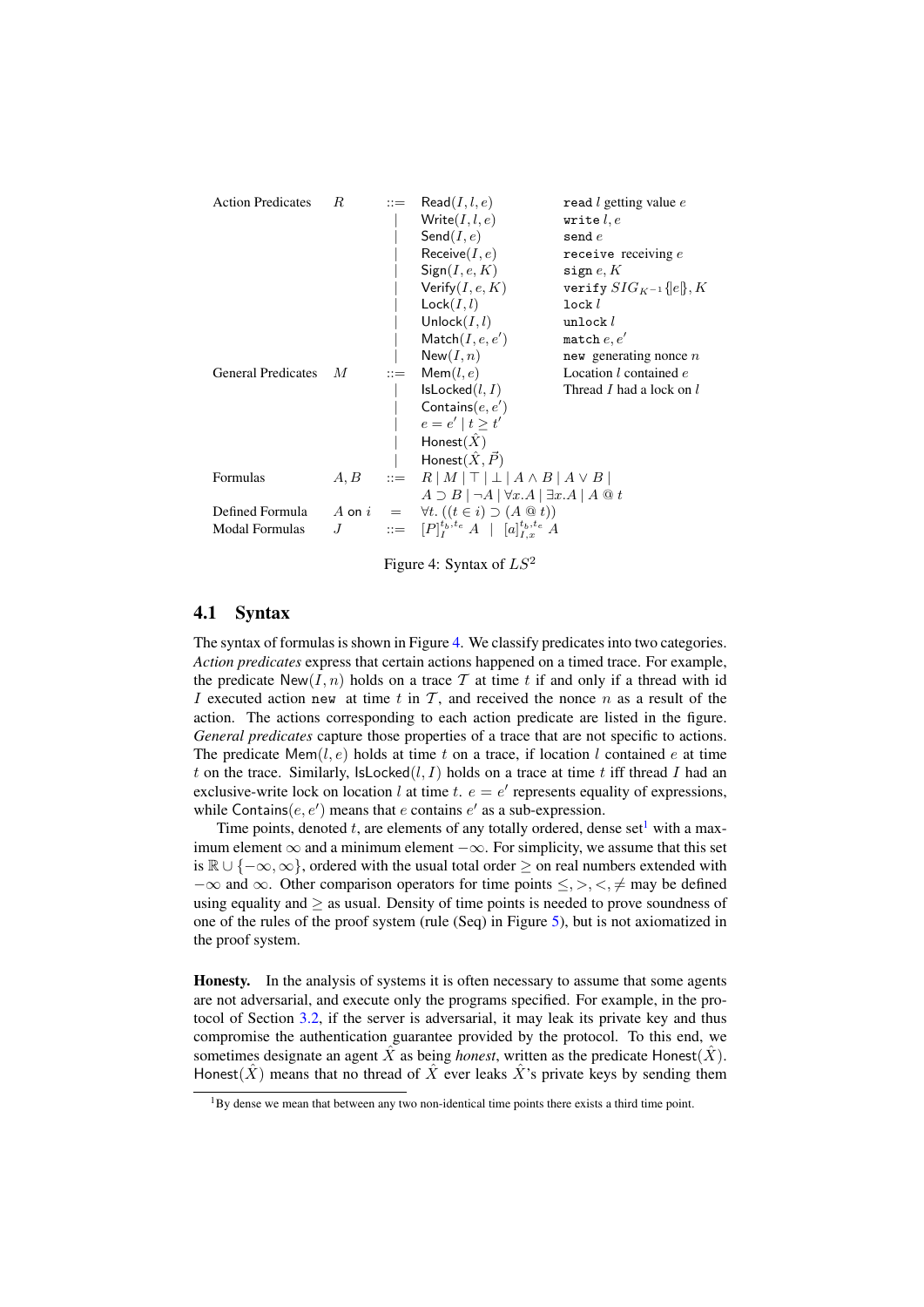in a message, or by writing them to a memory location. In addition, we sometimes assume that a given honest agent executes only fixed programs. For example, it may be reasonable to assume that the server  $\hat{K_S}$  in the CR protocol only executes the role  $Server(m', K_S^{-1})$  from Figure [3,](#page-7-1) and never initiates the protocol as client. To represent such assumptions, we use the predicate Honest $(\hat{X}, \vec{P})$ . This predicate implies the predicate Honest( $\hat{X}$ ) and in addition means that threads owned by  $\hat{X}$  execute only the programs in the set  $\vec{P}$ . The set of honest agents is assumed to be known in advance, and is associated implicitly with a (timed) trace.

**Formulas.** Formulas, denoted  $A$ , may be predicates, or they may be constructed using the usual connectives of first-order logic. Quantifiers may range over expressions, thread ids, time points, and locations. We also allow the formula  $A \mathcal{Q} t$  meaning that formula  $A$  is true at time  $t$ . Quite often in proofs we need to say that a formula A holds throughout the interval i, where i has one of the forms  $(t_1, t_2)$ ,  $[t_1, t_2)$ ,  $(t_1, t_2]$ , or  $[t_1, t_2]$ . To represent these, we define the shorthand notation  $(A \text{ on } i)$  as  $\forall t. ((t \in i) ⊇ (A @ t)).$  The membership predicate  $t \in i$  is defined in the obvious way for each type of interval. For example, if  $i = [t_1, t_2]$ , then  $t \in i = (t_1 \le t) \wedge (t_2 \ge t)$ .

In addition to the usual formulas A, LS<sup>2</sup> includes two types of *modal formulas* for reasoning about programs. The formula  $[P]_I^{t_b,t_e}A$  means that if the thread with id I executes all actions in P in the time interval  $[t_b, t_e)$  (and no others), then formula A holds. The related formula  $[a]_{I,x}^{t_b,t_e}A$  means that if thread I executes only the action a in the interval  $[t_b, t_e)$ , returning the result x, then A holds. As a general rule,  $t_b, t_e$ , and  $x$  are always parameters. The formula  $A$  cannot mention variables bound in  $P$ . It may however, mention  $t<sub>b</sub>, t<sub>e</sub>$ , and any variables free in P or in a. In the modal formula  $[a]_{I,x}^{t_b,t_e}$  A, A may mention x also. This allows us to incorporate the result of executing an action into logical reasoning.

#### <span id="page-9-0"></span>4.1.1 Example of a Correctness Property

Consider the following correctness property for the challenge response protocol in Section [3.2.](#page-6-1)

*If a thread I executes the program*  $Client(m, K_S, \hat{C})$  *successfully, then at some time*  $t<sub>g</sub>$  *the thread* I generated a nonce n, at some later time  $t<sub>r</sub>$ , a thread I' owned by  $\hat{K_S}$  received n in a message, and later, at some time  $t_s$ , I' created a signature on the *pair*  $(n, \hat{C})$ .

Let us assume that the client program executes in a thread with  $id I$ . Then the correctness property above may be expressed in  $LS^2$  as the modal formula:

$$
J_{CR} = [Client(m, K_S, \hat{C})]_I^{t_b, t_e} \quad \exists n. \exists t_g. \exists t_r. \exists t_s. \exists I'. \left( (t_b < t_g < t_r < t_s < t_e) \right. \\ \land \left( \text{New}(I, n) \, @ \, t_g \right) \land \left( \hat{I'} = \hat{K_S} \right) \land \\ \left( \text{Receive}(I', (\hat{C}, n)) \, @ \, t_r \right) \land \\ \left( \text{Sign}(I', (n, \hat{C}), K_S^{-1}) \, @ \, t_s \right) \right)
$$

The modal annotation  $[Client(m,K_S, \hat{C})]_I^{t_b,t_e}$  means that the remaining formula holds whenever thread I successfully executes the program  $Client(m, K_S, \hat{C})$  in the interval  $[t_b, t_e]$ . The formula after this modal annotation states the correctness property. The @ connective is used to specify the time at which actions occurred. The actions are ordered using the natural order on time points  $(t_g < t_r < t_s)$ .

The above property cannot be established without assuming that  $\hat{K_S}$  is honest, i.e., it does not leak its private key, and that it executes the role of the server. We also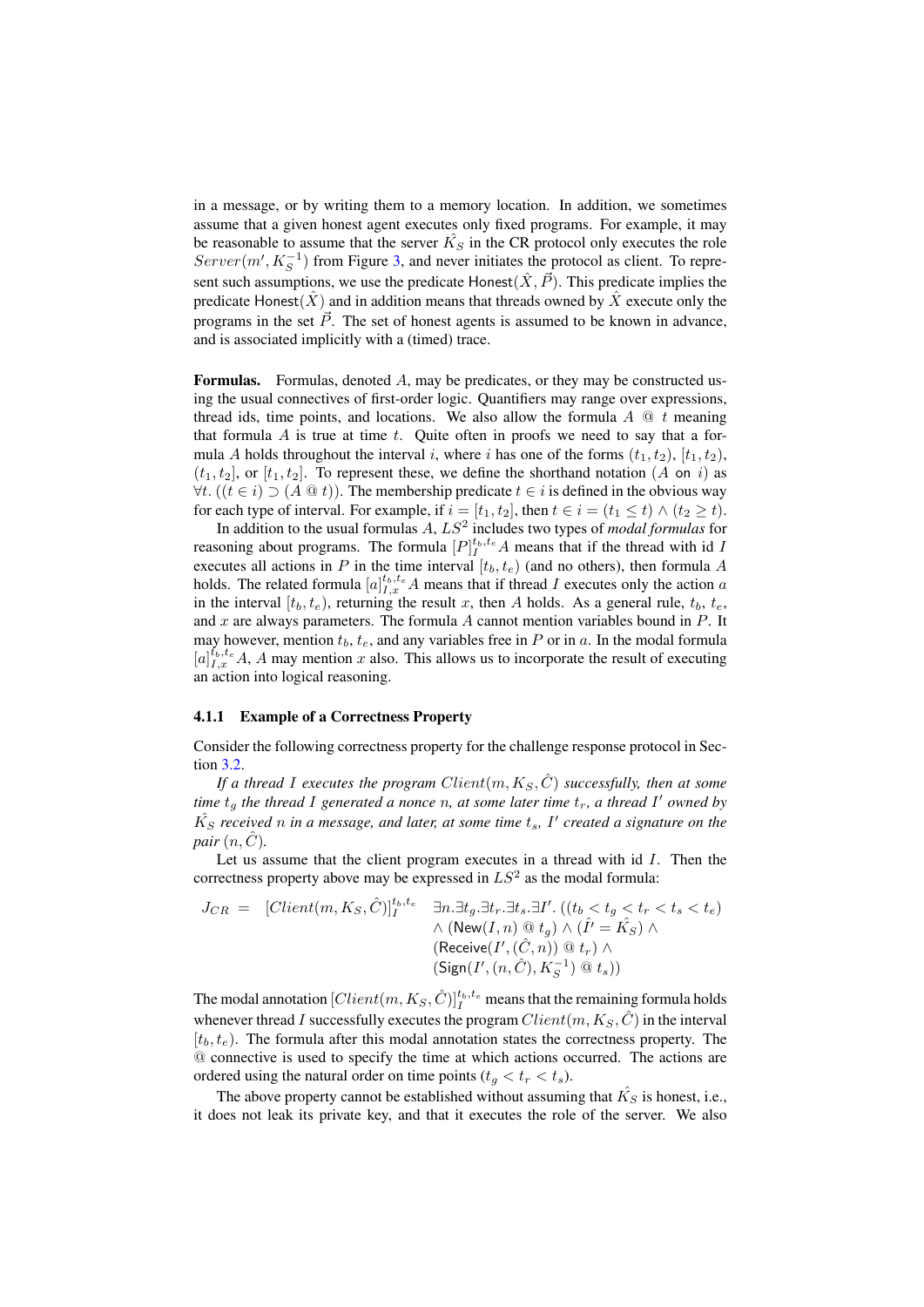need to assume that  $\hat{I} \neq \hat{K_S}$ . We use the notation  $\Gamma_{CR}$  to denote these assumptions.  $\Gamma_{CR} = \{ \text{Honest}(\hat{K_S}, Server(m', K_S^{-1})), \hat{I} \neq \hat{K_S} \}.$  In Section [4.5](#page-14-1) we show formally that  $\Gamma_{CR}$  entails  $J_{CR}$  in  $LS^2$ .

## 4.2 Semantics

The formulas of  $LS^2$  are interpreted over timed traces. The basic semantic judgment, written  $\mathcal{T} \models^t A$ , means that A holds in the trace T at time t. It is defined by induction on the structure of A.

**Action Predicates.** If A is an action predicate,  $\mathcal{T} \models^t A$  holds if a reduction corresponding to  $A$  occurred at time  $t$  in  $T$ . For example,

 $\mathcal{T} \models^t \text{Read}(I, l, e)$  if thread I executed action read l at time t, reading e from location *l*.

 $\mathcal{T} \models^t \text{Lock}(I, l)$  if thread I executed action lock l at time t.

#### General Predicates.

 $\mathcal{T} \models^t \text{Mem}(l, e)$  if the location l contained e at time t, i.e., at time t,  $\sigma(l) = e$ .

 $\mathcal{T} \models^t \textsf{IsLocked}(l, I) \text{ if at time } t, \iota(l) = I.$ 

 $\mathcal{T} \models^t \mathsf{contains}(e, e')$  if  $e'$  is a subexpression of  $e$ .

 $\mathcal{T} \models^t e = e'$  if e and  $e'$  are syntactically equal.

 $\mathcal{T} \models^t t_1 \geq t_2$  if  $t_1 \geq t_2$  in the usual ordering of real numbers.

 $\mathcal{T} \models^t$  Honest $(\hat{X})$  if it is assumed that  $\hat{X}$  does not leak its private key.

 $\mathcal{T} \models^t$  Honest $(\hat{X}, \vec{P})$  if  $\mathcal{T} \models^t$  Honest $(\hat{X})$ , and all threads in  $\mathcal T$  owned by  $\hat{X}$ execute programs in  $\vec{P}$  only.

Formulas. Formulas are interpreted in a standard way. The only new case is that for  $A \t@ t.$ 

 $\mathcal{T} \models^t \top$ .  $\mathcal{T} \not\models^t \bot$ .  $\mathcal{T} \models^t A \wedge B$  if  $\mathcal{T} \models^t A$  and  $\mathcal{T} \models^t B$ .  $\mathcal{T} \models^t A \vee B$  if  $\mathcal{T} \models^t A$  or  $\mathcal{T} \models^t B$ .  $\mathcal{T} \models^t A \supset B$  if  $\mathcal{T} \not\models^t A$  or  $\mathcal{T} \models^t B$ .  $\mathcal{T} \models^t \neg A \text{ if } \mathcal{T} \not\models^t A.$  $\mathcal{T} \models^t \forall x \, A$  if for each ground instance v of  $x, \mathcal{T} \models^t A(v/x)$ .  $\mathcal{T} \models^t \exists x.A$  if there exists a ground instance v of x such that  $\mathcal{T} \models^t A(v/x).$  $\mathcal{T} \models^t A \mathrel{@} t' \text{ if } \mathcal{T} \models^{t'} A.$ 

It should be observed that by definition the relation  $\mathcal{T} \models^t A \mathfrak{0} t'$  is independent of t. This is consistent with semantics of other hybrid logics (e.g., [\[4\]](#page-15-7)).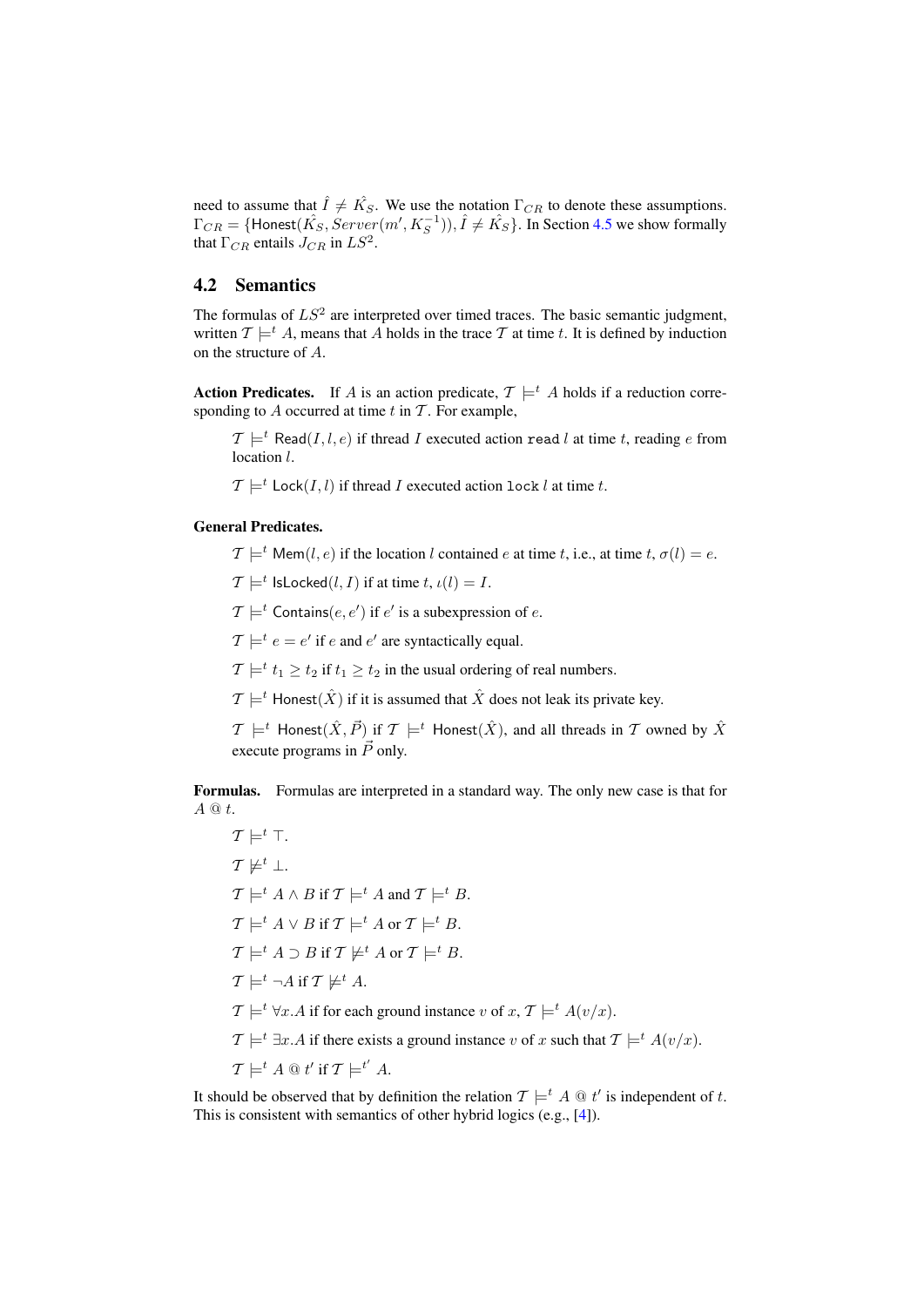**Modal Formulas.** For modal formulas, the semantic judgments are written  $T \models$  $[P]_I^{t_b,t_e}A$  and  $T \models [a]_{I,x}^{t_b,t_e}A$ . As opposed to the judgment  $\mathcal{T} \models^t A$ , these judgments are not relativized to time because modal formulas express properties of programs and actions, and are independent of time. Intuitively,  $\mathcal{T} \models [P]_I^{\tilde{t}_b, t_e} A$  holds if in the trace  $\mathcal T$ , either the thread with id  $I$  does not execute the sequence of actions  $P$  in the interval  $[t_b, t_e]$  *or A* holds. To state this formally, we define a notion of matching between a timed trace T and a modal prefix  $[P]_I^{t_b, t_e}$ .

**Matching.** We say that a timed trace  $\mathcal{T} = C_0 \xrightarrow{t_1} C_1 \dots \xrightarrow{t_n} C_n$  matches the modal prefix  $[P]_I^{t_b,t_e}$  with substitution  $\theta$ , written  $\mathcal{T} \gg [P]_I^{t_b,t_e} \mid \theta$  if the following hold:

- 1. For some program Q, some configuration  $C_i$  contains the thread  $[(P; Q)\theta]_I$ , i.e., a substitution instance of the program  $P$ ; Q running under id I.
- 2. For some  $i' \geq i$  and some substitution  $\varphi$ ,  $C_{i'}$  contains  $[Q\varphi]_I$ .
- 3. The time associated with each reduction of I between  $C_i$  and  $C_{i'}$  lies in the interval  $[t_b, t_e)$ .

If P does not contain any actions, we trivially define  $\mathcal{T} \gg [P]_I^{t_b, t_e} \mid \theta$  for any substitution  $\theta$  if in  $\mathcal T$  thread  $I$  does not perform any reduction in the interval  $[t_b, t_e)$ .

In a similar manner, for an action a, we define  $T \gg [a]_{I,x}^{t_b,t_e} \mid \theta, e/x$  if  $T \gg [x :=$  $a|_{I}^{t_b,t_e}$  |  $\theta$ , when  $x := a$  is viewed as a program with only one action, and in addition the execution of action  $a$  in  $T$  produces the result  $e$ .

Given this definition of matching, we define semantic satisfaction for modal formulas as follows.

 $\mathcal{T} \models [P]_I^{t_b, t_e} A$  if for each  $\theta$ , and all ground time points t,  $t'_b$  and  $t'_e$ ,  $\mathcal{T} \gg$  $[P]_I^{t'_b, t'_e} | \theta \text{ implies } \mathcal{T} \models^t A\theta(t'_b/t_b)(t'_e/t_e).$ 

 $\mathcal{T} \models [a]_{I,x}^{t_b,t_e} A$  if for each  $\theta$ , all ground time points  $t, t'_b$  and  $t'_e$ , and each ground  $e, \mathcal{T} \gg [a]_{I,x}^{t'_b,t'_e} \mid \theta, e/x \text{ implies } \mathcal{T} \models^t A \theta(t'_b/t_b)(t'_e/t_e)(e/x).$ 

## **4.3** Proof System for  $LS^2$

Correctness properties of systems such as the one in Section [4.1.1](#page-9-0) are proved using a proof system for  $LS^2$ , which we describe now. A soundness theorem (Section [4.4\)](#page-13-0), shows that any property so established actually holds on all traces. If  $\Phi$  is a formula (modal or otherwise), we write  $\vdash \Phi$  to mean that  $\Phi$  is provable using the proof system. The rules and axioms of the proof system are shown in Figures [5](#page-12-0) and [6.](#page-13-1) In addition to these rules and axioms, we assume a full axiomatization of first-order logic, and axioms that make the set of time points a total order. We also assume that equality of expressions is an equivalence relation. Further, we assume some axioms for the predicate Contains( $e, e'$ ), often relying on types of terms (for e.g., if e is a number, then Contains $(e, e') \supset e = e'$ ). These straightforward axioms are elided here.

Rule (NecAt) states that if A is provable, then so is  $A \mathcal{Q} t$ . This rule is akin to the so called "necessitation" rule from standard modal logics (see e.g., [\[11\]](#page-15-12)). The basic rule used for reasoning about modal formulas is (Seq). If we know that the program  $x := a$ ; P was executed in the interval  $[t_b, t_e)$ , then by the density of time points, there must be a time point  $t_m$  such that action a executed in the interval  $[t_b, t_m]$  and P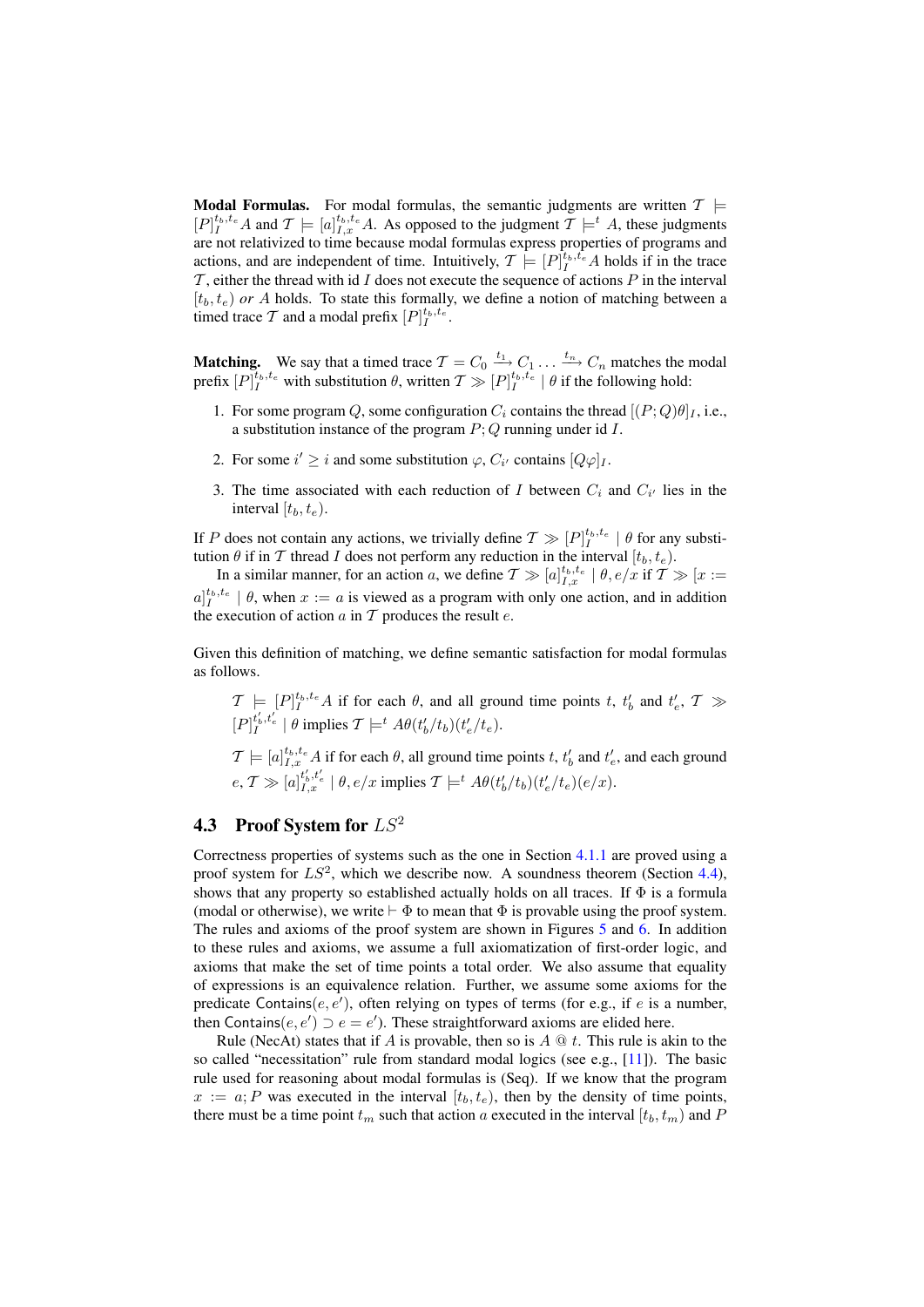$$
\frac{\vdash A}{\vdash A \text{ @ } t} \text{NecAt} \qquad \frac{\vdash [a]_{I,x}^{t_b, t_m} A_1 \quad \vdash [P]_{I}^{t_m, t_e} A_2 \quad (t_m \text{ fresh})}{\vdash [x := a; P]_{I}^{t_b, t_e} \exists t_m. \exists x. ((t_b < t_m < t_e) \land A_1 \land A_2)} \text{Seq}
$$
\n
$$
\frac{\vdash [P]_{I}^{t_b, t_e} A_1 \quad \vdash [P]_{I}^{t_b, t_e} A_2}{\vdash [P]_{I}^{t_b, t_e} A_1 \land A_2} \text{Conj1} \qquad \frac{\vdash [a]_{I,x}^{t_b, t_e} A_1 \quad \vdash [a]_{I,x}^{t_b, t_e} A_2}{\vdash [a]_{I,x}^{t_b, t_e} A_1 \land A_2} \text{Conj2}
$$
\n
$$
\frac{\vdash [P]_{I}^{t_b, t_e} A_1 \supset A_2 \quad \vdash [P]_{I}^{t_b, t_e} A_1}{\vdash [P]_{I}^{t_b, t_e} A_2} \text{Imp1} \qquad \frac{\vdash [a]_{I,x}^{t_b, t_e} A_1 \supset A_2 \quad \vdash [a]_{I,x}^{t_b, t_e} A_1}{\vdash [a]_{I,x}^{t_b, t_e} A_2} \text{Imp2}
$$
\n
$$
\frac{\vdash A}{\vdash [P]_{I}^{t_b, t_e} A} \text{Nec2} \qquad \frac{\forall Q \in IS(\vec{P}). \quad \vdash [Q]_{I}^{t_b, t_e} A}{\vdash \text{Honest}(\hat{I}, \vec{P}) \supset \forall t_e. A(-\infty/t_b)} \text{Honesty}
$$

<span id="page-12-0"></span>Figure 5: Proof system (Rules) for  $LS^2$ 

reduced in the interval  $[t_m, t_e)$ . Using this fact, we may reason about the action  $x := a$ and the program P in isolation and combine the two properties. The side condition  $(t_m)$ fresh) means that  $t_m$  should not appear free in  $A_1$  and  $A_2$  and that it should be distinct from both  $t_b$  and  $t_e$ . Rules (Conj1) – (Nec2) allow us to incorporate reasoning about ordinary formulas into modal formulas.

 $IS(\vec{P})$  in the rule (Honesty) denotes programs that are prefixes of programs in the set  $\vec{P}$ . Formally,  $IS(\vec{P}) = \{x_1 := a_1; \ldots; x_i := a_i | (x_1 := a_1; \ldots; x_n := a_n) \in$  $\vec{P}$  and  $0 \le i \le n$ .  $IS(\vec{P})$  also includes the empty program. The rule (Honesty) may be interpreted as follows: if we know that thread  $I$  is executing one of the programs in the set  $\vec{P}$  (assumption Honest $(\hat{I}, \vec{P})$ ), and on all prefixes of programs in this set some property A holds (premise), then property A must hold.

Figure [6](#page-13-1) describes the axioms of  $LS^2$ . Axioms (K) and (Disj) state basic properties of the connective  $@.$  These axioms, together with the rule (NecAt) imply that  $(A \wedge$ B)  $\mathbb{Q}$   $t \equiv (A \mathbb{Q} t) \wedge (B \mathbb{Q} t)$  and that  $(A \vee B) \mathbb{Q} t \equiv (A \mathbb{Q} t) \vee (B \mathbb{Q} t)$ , where  $A \equiv B$  denotes logical equivalence defined as  $(A \supset B) \wedge (B \supset A)$ . In axioms (Act)–( $\neg$ Act), we use the notation  $R(I, x, a)$  as an abbreviation for the action predicate corresponding to the action  $x := a$ , performed by thread with id I. For example, if  $a = \text{receive}$ , then  $R(I, x, a) = \text{receive}(I, x)$ , and if  $a = \text{send } e$ , then  $R(I, x, a) =$  Send $(I, e)$ . As a syntactic convention, we assume that  $\neg$  binds tighter than on. The axiom (Act) states that if thread I executes only the action  $\alpha$  in the interval  $[t_b, t_e]$  returning value x, then there is a time point t in the interval such that  $R(I, x, a)$  holds at time t, and that  $R(I, x, a)$  does not hold at any other point interval  $[t_b, t_e]$ .

Axioms (Verify)–(Write) describe properties of specific actions. Of particular importance are axioms (Lock) and (Write). (Lock) states that if thread I executes only the action lock l in the interval  $[t_b, t_e)$ , then at time  $t_e$ , I has a lock on l. (Write) states that if a thread I writes expression e to location l in some interval, then there is at least one time point  $t$  in the interval when the location contained the expression, and that  $I$ does not write to *l* after that time point during the interval.

Axiom (Mem=) states that the same location cannot contain two different expressions at the same time. (MemI) is an invariance axiom: if thread  $I$  has an exclusivewrite lock on location  $l$  during an interval, and it does not write to the location in the interval, then the expression contained in the location does not change during the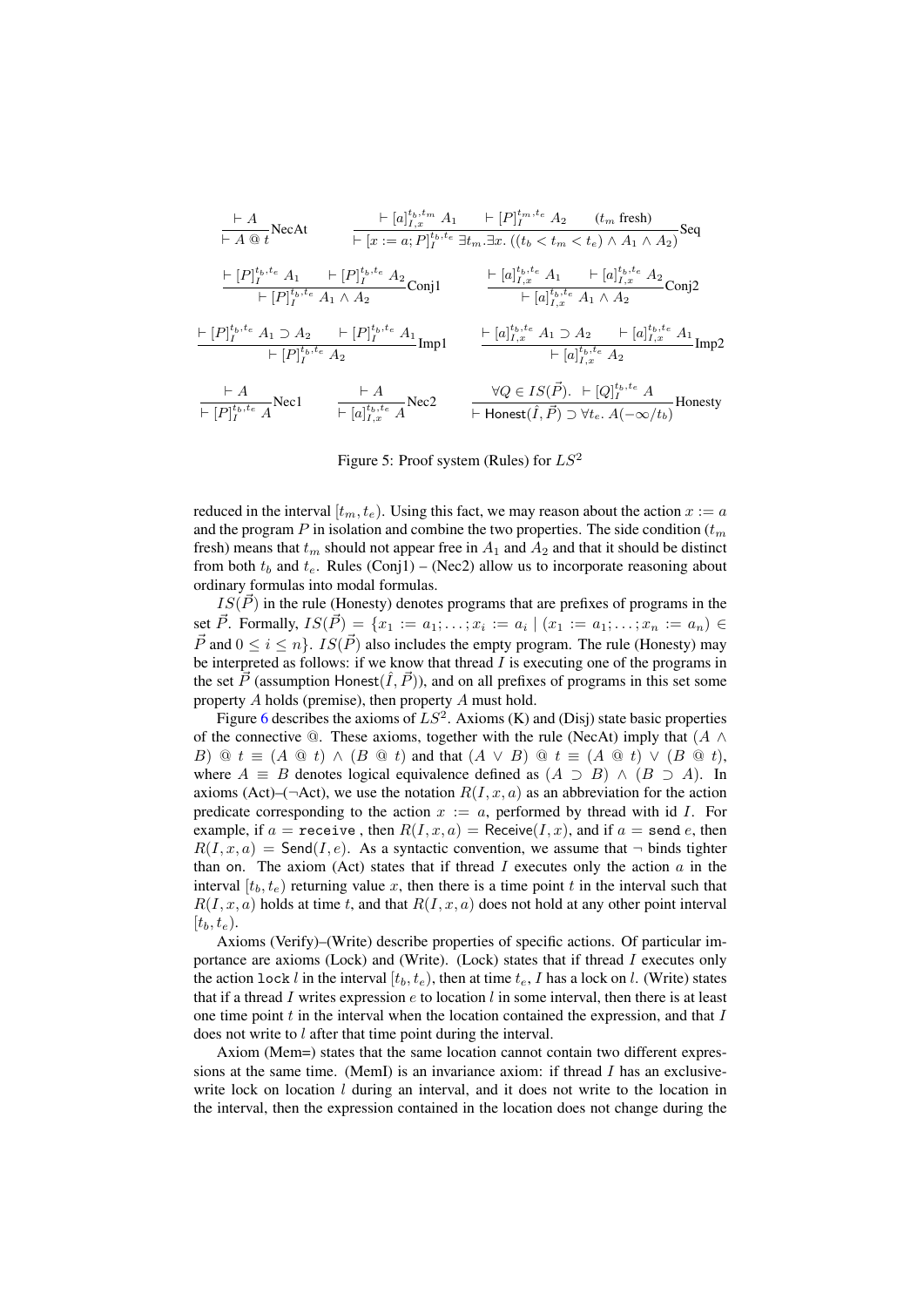(K)  $\vdash ((A \supset B) \t\t@ t) \supset ((A \t@ t) \supset (B \t@ t))$ (Disj)  $\qquad \vdash ((A \lor B) \t@ t) \supset ((A \t@ t) \lor (B \t@ t))$ (Eq)  $\qquad \vdash ((e = e') \land A(e/x)) \supset A(e'/x)$ (Act)  $\qquad \vdash [a]_{I,x}^{t_b,t_e} \exists t. \ t \in [t_b,t_e) \wedge (R(I,x,a) \ @ \ t) \wedge$  $(\neg R(I, x, a)$  on  $[t_b, t)) \wedge (\neg R(I, x, a)$  on  $(t, t_e))$ (Act')  $\qquad \qquad \vdash [\,]_{I}^{t_b, t_e} \neg R(I, x, a) \text{ on } [t_b, t_e]$ <br>  $(\neg \text{Act}) \qquad \vdash [a]_{I, x}^{t_b, t_e} \neg R(I, x', a') \text{ on } [t_b, t_e] \quad \text{if } x \neq x' \text{ or } a \neq a'$  $(\neg Act)$ (Verify)  $\vdash$  [verify  $e, K]_{I, x}^{t_b, t_e}$   $e = SIG_{K^{-1}}\{x\}$ (Sign)  $\qquad \vdash [\text{sign }e, K^{-1}]_{I,x}^{t_b,t_e} x = SIG_{K^{-1}}\{e\}$ (Proj1)  $\qquad \vdash [\texttt{proj}_1 \, e]_{I,x}^{t_b, t_e} \, \exists e'. \, e = (x, e')$ (Proj2)  $\qquad \vdash [\texttt{proj}_2 \ e]_{I,x}^{t_b,t_e} \ \exists e'. \ e = (e',x)$ (Match)  $\vdash$  (Match(I,  $e, e'$ )  $\textcircled{a} t$ )  $\supset e = e'$  ${\rm (Lock)} \quad \begin{array}{l} \vdash [\texttt{lock}\ l]_{I,x}^{t_b,t_e} \texttt{ IsLocked}(l,I) \ @ \ t_e \end{array}$ (Write)  $\qquad \vdash [\texttt{write } l, e]^{t_b, t_e}_{I, x} \exists t. t \in (t_b, t_e) \wedge (\textsf{Mem}(l, e) \ @\ t)$  $\wedge ((\forall e'.\ \neg \textsf{Write}(I,l,e')) \textsf{ on } [t, t_e))$  $(Mem=) \quad \vdash ((Mem(l, e) \otimes t) \wedge (Mem(l, e') \otimes t)) \supset (e = e')$ (MemI)  $\vdash$  (IsLocked(l, I) on  $[t_b, t_e) \wedge (Mem(l, e) \otimes t_b)$  $\wedge (\forall e'.\ \neg Write(I, l, e') \text{ on } [t_b, t_e))) \supset (\mathsf{Mem}(l, e) \text{ on } [t_b, t_e))$  $(LockI) \quad \vdash ((IsLocked(l, I) \ @t) \wedge (\neg Unlock(I, l) \text{ on } [t, t'))) \supset (IsLocked(l, I) \text{ on } [t, t'])$ (VER)  $\vdash ((\mathsf{Verify}(I, e, K) \otimes t) \wedge (\hat{I} \neq \hat{K}) \wedge \mathsf{Honest}(\hat{K}))$  $\supset$   $(\exists I' . \exists t' . \exists e' . (t' < t) \land (\hat{I'} = \hat{K}) \land$  Contains $(e', SIG_{K^{-1}}\{e\})$  $\wedge ((\mathsf{Send}(I',e') \mathbin{@} t') \vee \exists l. (Write(I',l,e') \mathbin{@} t'))$ (NEW)  $\vdash ((\mathsf{New}(I, n) \ @ \ t) \wedge (\mathsf{Receive}(I', e) \ @ \ t') \wedge \mathsf{contains}(e, n)) \supset (t' > t)$  $(READ) \vdash (Read(I, l, e) \t@ t) \supset (Mem(l, e) \t@ t)$ (Hon)  $\vdash$  Honest $(\hat{X}, \vec{P}) \supset$  Honest $(\hat{X})$ 

<span id="page-13-1"></span>Figure 6: Proof system (Axioms) for  $LS^2$ 

interval. (LockI) is a similar invariance axiom for locks.

Axiom (VER) captures the unforgeability of signatures. If a thread  $I$  verifies a signature with public key K, and the owner  $\hat{K}$  of the corresponding private key is honest, then some thread  $I'$  of  $\hat{K}$  must have either sent out the signature in a message in the past, or written the signature to a memory location in the past. Axiom (NEW) captures the freshness of nonces: if thread  $I$  generates nonce  $n$ , and a thread receives a message with the nonce in it, then the latter must have happened *after* the former.

## <span id="page-13-0"></span>4.4 Soundness

Our main technical result, a soundness theorem, states that if a formula (modal or otherwise) is provable in  $LS^2$ 's proof system, then it is satisfied by all timed traces. Let  $\Phi$  denote an arbitrary, possibly modal formula, and let  $\Gamma$  denote a set of non-modal formulas. We say that  $\Gamma \vdash \Phi$ , if taking the formulas in  $\Gamma$  as axioms,  $\vdash \Phi$  may be derived using the proof system. For non-modal formulas A, we say that  $T \models A$  if for each t,  $\mathcal{T} \models^t A$ .  $\mathcal{T} \models \Gamma$  means that for each  $B \in \Gamma$ ,  $\mathcal{T} \models B$ .

#### Theorem 1 (Soundness).

*1. If A is a non-modal formula and*  $\Gamma \vdash A$ *, then*  $\mathcal{T} \models \Gamma$  *implies*  $\mathcal{T} \models A$ *.*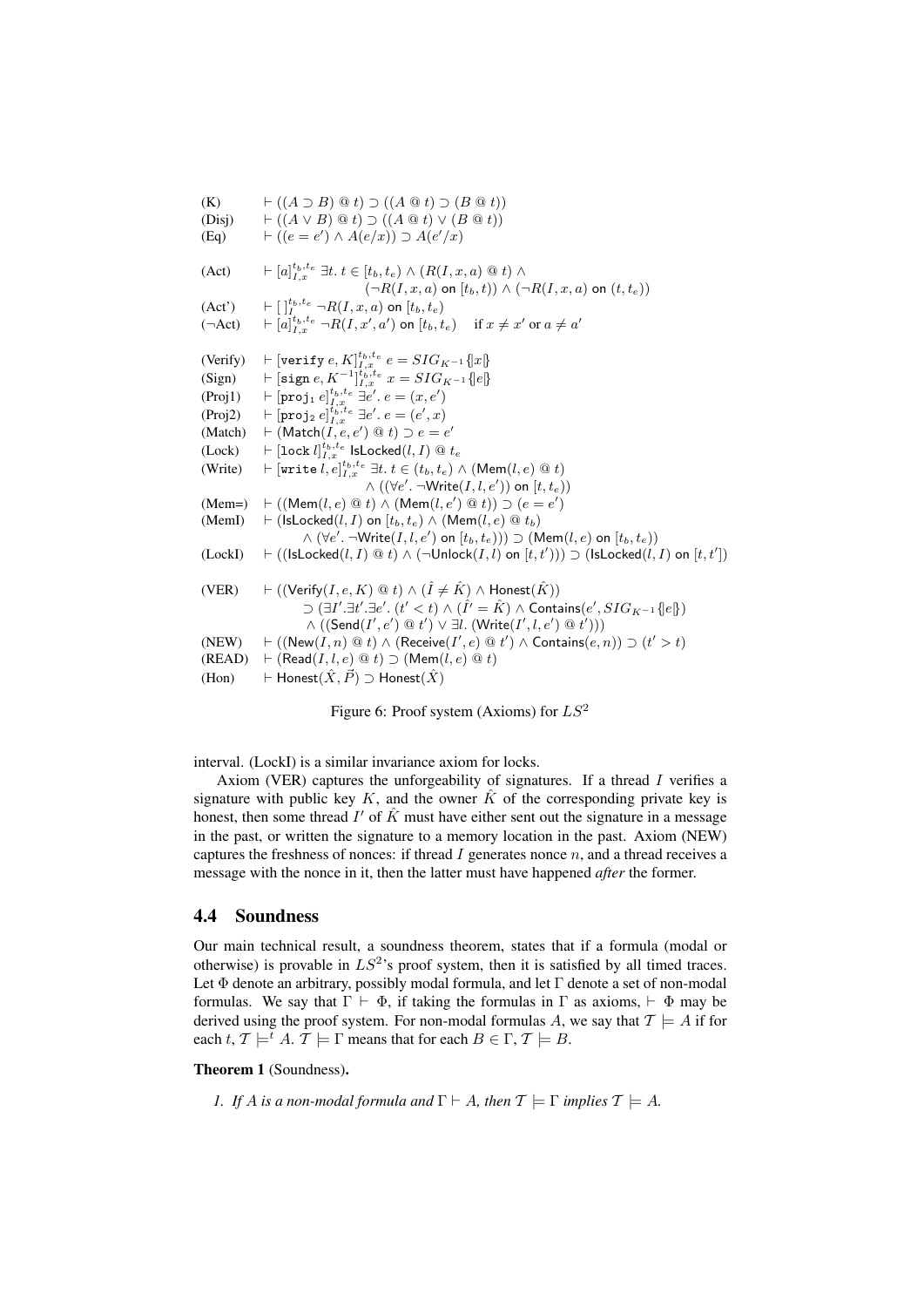#### *2. If J is a modal formula and*  $\Gamma \vdash J$ *, then*  $\mathcal{T} \models \Gamma$  *implies*  $\mathcal{T} \models J$ *.*

The proof of this theorem proceeds by induction on the derivations given in the proof system. Most cases are straightforward, but for the case of the axiom (VER), we make the following assumption:

*In the starting configuration of any trace, expressions signed by honest agents do not exist in threads of other agents, nor in memory locations.*

#### <span id="page-14-1"></span>4.5 Example of Proof of Correctness

As an illustration of reasoning in  $LS^2$ , we prove the following theorem that establishes the correctness property  $J_{CR}$  (Section [4.1.1\)](#page-9-0) for the extended challenge response protocol.

**Theorem 2** (Correctness). *For*  $\Gamma_{CR}$  *and*  $J_{CR}$  *defined in Section* [4.1.1,](#page-9-0)  $\Gamma_{CR} \vdash J_{CR}$ using the axioms and rules of  $LS^2$ .

*Proof (Outline).* Since the client's program executes completely, there must be time points  $t_L$  and  $t_W$ ,  $t_L < t_W$  at which the actions lock m.pk and write m.pk,  $K_S$  executed (axiom (Act) and rule (Seq)). Further, at a later point  $t_V$ , the action verify r, k must have executed, where k was read from location  $m.pk$ . Since in the interim the client's thread neither released the lock on location  $m.pk$ , nor wrote to the location,  $k = K<sub>S</sub>$ . This deduction uses axioms (Lock), (Write), (LockI) and (MemI) and relies heavily on the fact that the client's program maintains an exclusive write-lock on the location m.pk throughout its execution.

Since the client successfully verified a signature made by the server's public key, and the server's private key is known only to its own threads (assumption Honest( $\hat{K_S}, Server(m', K_S^{-1})),$  some thread of the server must have sent the signature in a message or written it to memory (axiom (VER)). By a straightforward analysis of the server's program, we now deduce that in the past the server received the nonce  $n$ from the client, and generated the signature. By freshness of nonces (axiom (NEW)), both of these must have happened after the nonce was generated. This provides an order on the events: first the client generated the nonce  $n$ , then the server received it, and finally the server signed it. This is essentially what we had to prove.  $\Box$ 

The analysis of the server's program in this proof is rather standard (see e.g., [\[7\]](#page-15-4)). The novel part of the proof is the analysis of the lock on the location  $m.pk$  and the deduction that (owing to the lock) the value  $K_S$  does not change while the client's program executes. Indeed, this lock is essential. In its absence, there is simple a attack on the protocol: an adversary on the client's machine may change the key stored in  $m.pk$  before it is read by the client, thus fooling the client into believing that it completed the protocol with  $\hat{K_S}$ , when it actually did not. The lock prevents this attack. What our formalism allows is precise modeling of such memory protection, and formal proofs that the protection works as expected.

## <span id="page-14-0"></span>5 Conclusion

We initiate a program to model and analyze end-to-end security properties of contemporary secure systems that rely on network protocols and memory protection. As a concrete first step, we introduce  $LS^2$ , a logic for reasoning about security properties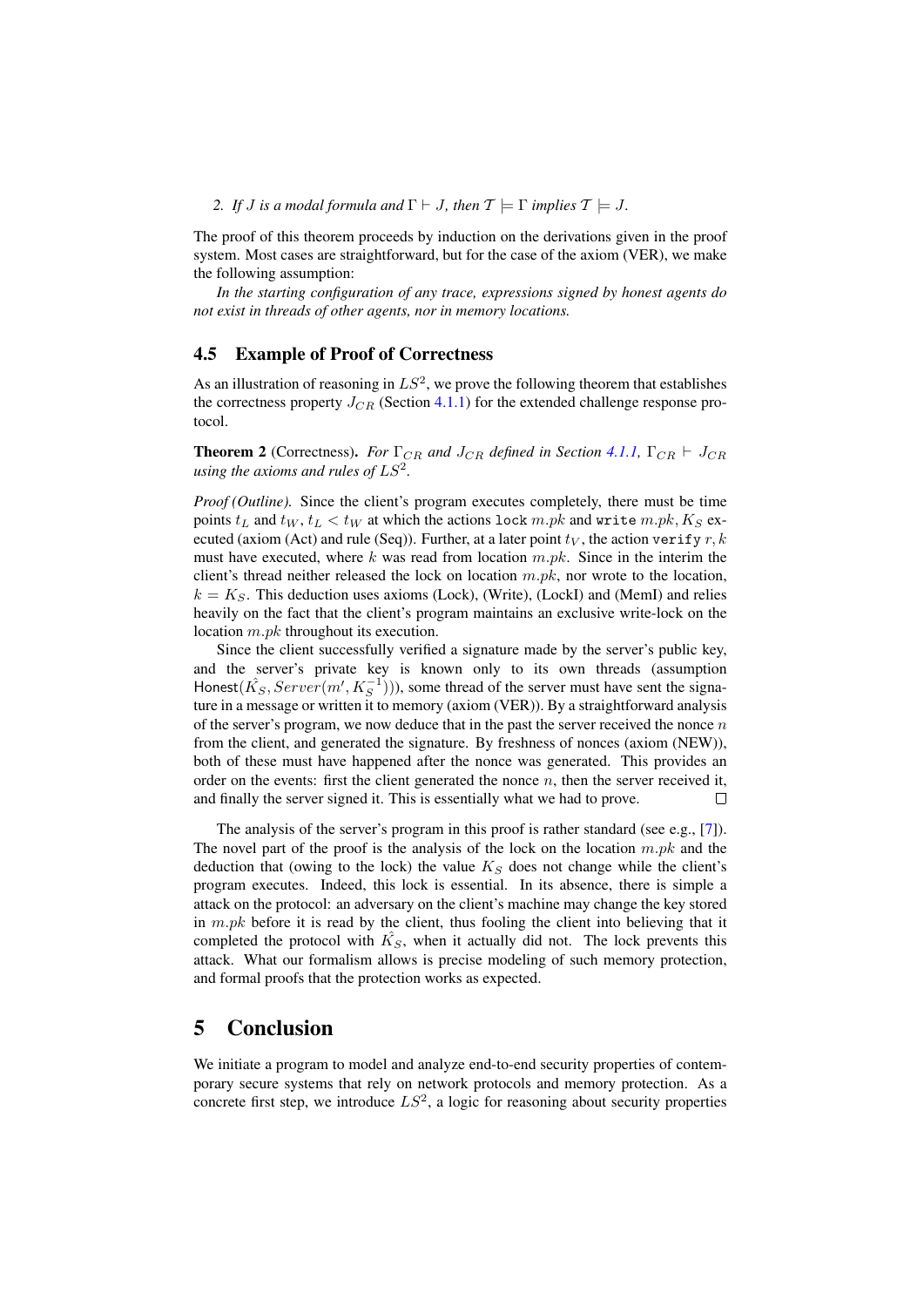of systems with shared memory that communicate over a network. Our technical contributions include a precise definition of a programming language for modeling such systems, a logic for specifying properties, and a sound proof system for reasoning about such systems. The use of the logic is illustrated using a simple example. In subsequent work, we plan to apply the logic to secure systems of practical relevance including trusted computing systems and virtual machine-based secure architectures.

# References

- <span id="page-15-0"></span>[1] Paul Barham, Boris Dragovic, Keir Fraser, Steven Hand, Tim Harris, Alex Ho, Rolf Neugebauer, Ian Pratt, and Andrew Warfield. Xen and the art of virtualization. In *Proceedings of the Symposium on Operating Systems Principles*, 2003.
- <span id="page-15-1"></span>[2] M. Bishop. Race conditions, files, and security flaws; or the tortoise and the hare redux. Technical Report CSE-95-8, University of California at Davis, Sep 1995.
- <span id="page-15-2"></span>[3] M. Bishop and M. Dilger. Checking for race conditions in file accesses. *Computing Systems*, 9(2):131–152, 1996.
- <span id="page-15-7"></span>[4] Torben Brauner and Valeria de Paiva. Towards constructive hybrid logic. In *Electronic Proceedings of Methods for Modalities 3 (M4M3)*, 2003.
- <span id="page-15-8"></span>[5] Stephen Brookes. A semantics for concurrent separation logic. In *Proceedings of 15th International Conference on Concurrency Theory*, 2004.
- <span id="page-15-3"></span>[6] Anupam Datta, Ante Derek, John C. Mitchell, and Dusko Pavlovic. A derivation system and compositional logic for security protocols. *Journal of Computer Security*, 13(3):423–482, 2005.
- <span id="page-15-4"></span>[7] Anupam Datta, Ante Derek, John C. Mitchell, and Arnab Roy. Protocol Composition Logic (PCL). *Electr. Notes Theor. Comput. Sci.*, 172:311–358, 2007.
- <span id="page-15-6"></span>[8] Henry DeYoung, Deepak Garg, and Frank Pfenning. An authorization logic with explicit time. In *Proceedings of the 21st IEEE Computer Security Foundations Symposium (CSF-21)*, June 2008.
- <span id="page-15-11"></span>[9] D. Dolev and A. Yao. On the security of public-key protocols. *IEEE Transactions on Information Theory*, 2(29), 1983.
- <span id="page-15-5"></span>[10] Nancy Durgin, John C. Mitchell, and Dusko Pavlovic. A compositional logic for proving security properties of protocols. *Journal of Computer Security*, 11:677– 721, 2003.
- <span id="page-15-12"></span>[11] E. A. Emerson. Temporal and modal logic. In *Handbook of Theoretical Computer Science*. The MIT Press, 1990.
- <span id="page-15-9"></span>[12] David Harel, Dexter Kozen, and Jerzy Tiuryn. *Dynamic Logic*. Foundations of Computing. MIT Press, 2000.
- <span id="page-15-10"></span>[13] C. A. R. Hoare. An axiomatic basis for computer programming. *Communications of the ACM*, 12(10):576–580, 1969.